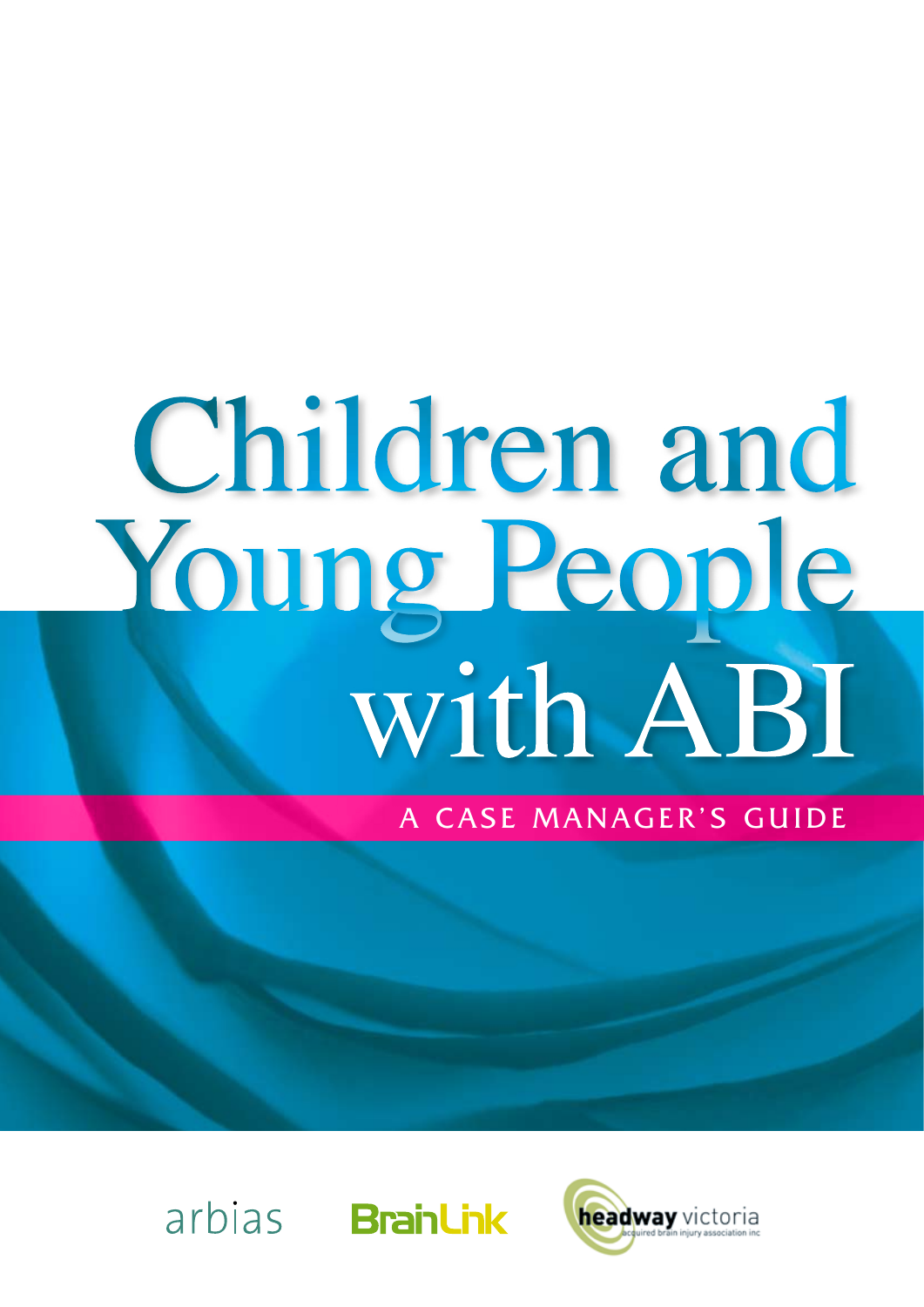

*Children and Young People with ABI: A Case Manager's Guide* is part of a series of information products about acquired brain injury (ABI) produced by a joint committee of brain injury organisations, with significant support and assistance from the Department of Human Services, Victoria.

We acknowledge gratefully the work of Dr. Mark Ylvisaker, Dr. Tim Feeney, Dr. Robert DePompei and Dr. Jean Blosser. Their work provides the foundation for many ideas in this book.

We would also like to thank Helen Harrington, Franca Butera-Prinzi and Nella Charles from the Bouverie Centre, whose words of wisdom are heavily reflected in our discussions regarding family support.

And finally, we would also like to acknowledge the work of many families, case managers and others who have helped us complete this project by sharing resources and providing advice and feedback.

#### STEERING COMMITTEE MEMBERS:

| Merrilee Cox         | Headway Victoria                                                                                                       |
|----------------------|------------------------------------------------------------------------------------------------------------------------|
| Sharon Strugnell     | BrainLink (Formerly Brain Foundation Victoria)                                                                         |
| Sonia Berton         | arbias                                                                                                                 |
| Michelle Werner      | Department of Human Services                                                                                           |
| Content.             | Ruth Tesselaar, Cathy Bucolo, Genevieve McMahon -<br>Melbourne Citymission (MCM) Statewide ABI Paediatric Coordinators |
| Editor:              | Lisa Mitchell                                                                                                          |
| Project manager:     | The Journey Place for Living and Learning Inc                                                                          |
| Design & production: | <b>MAP Creative</b>                                                                                                    |

*DISCLAIMER: The information in this booklet is of a general nature. The authors do not accept responsibility for actions taken, or not taken, as a result of any interpretation of the contents of this publication.*

© 2007 Headway Victoria, *arbias,* Brain*Link.* 

All rights reserved. This publication is copyright. Community organisations and individuals may copy parts of this booklet for non-profit purposes as long as the original meaning is maintained and there is acknowledgement of The Melbourne Citymission Statewide ABI Paediatric Coordinators as the authors of the publication. No graphics elements on any page of this publication may be used, copied or distributed separately from the accompanying text.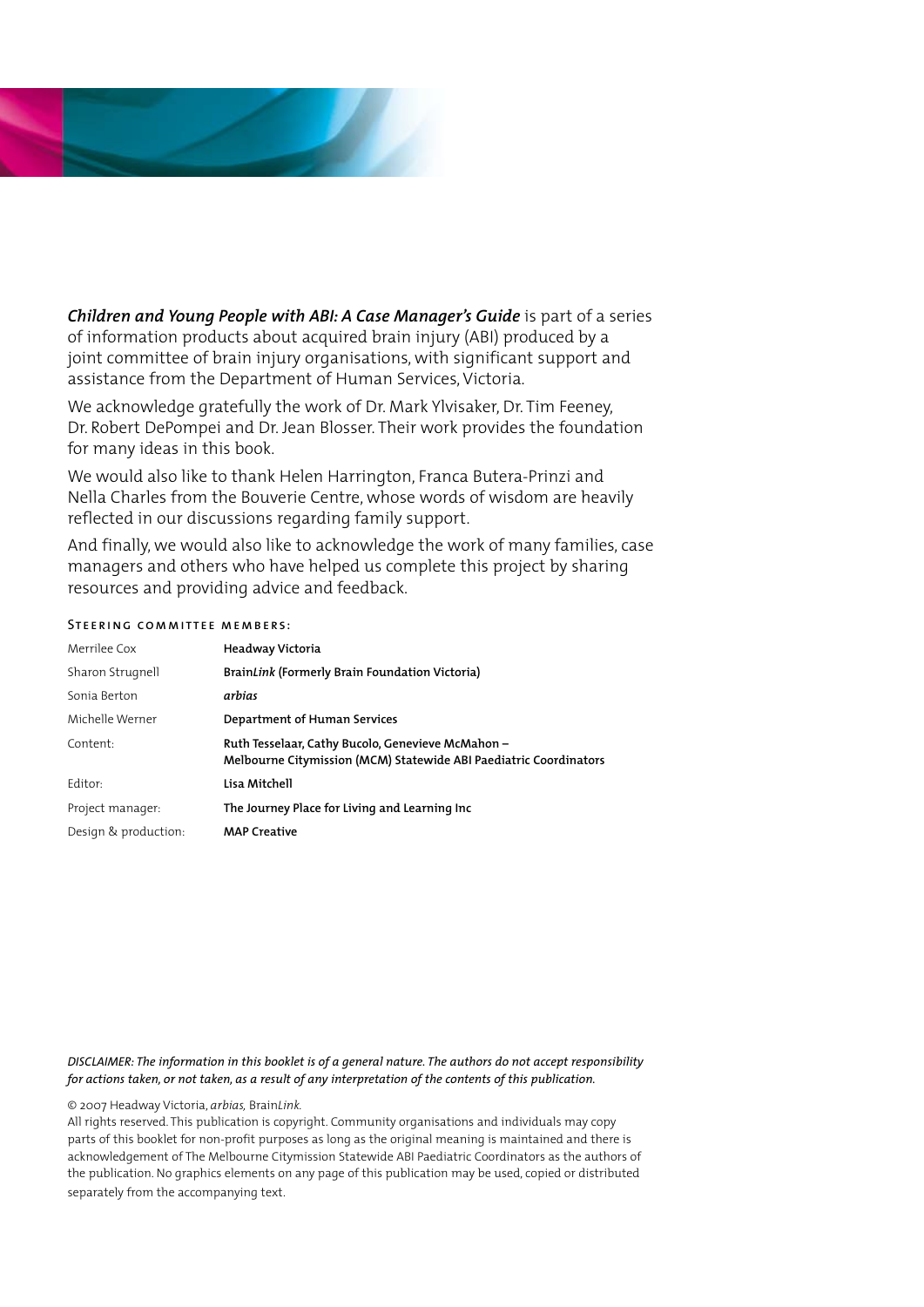## **CONTENTS**

| Introduction                                      | 4  |
|---------------------------------------------------|----|
| Why Working with Children with ABI is Different   | 5  |
| Differences between ABI & ID                      | 5  |
| Differences working with children and adults      | 5  |
| A long-term, flexible approach to support         | 6  |
| <b>Building Your Understanding</b>                | 7  |
| Developmental stages in childhood                 | 7  |
| Impact of ABI on developmental stages             | 8  |
| Impact of ABI on social development               | 9  |
| Your Role - Making it Work                        | 10 |
| Helping others understand ABI                     | 10 |
| Supporting the family                             | 11 |
| Understanding family reactions                    | 13 |
| Tips from families                                | 15 |
| Supporting siblings                               | 15 |
| Supporting friends                                | 16 |
| TEAM - Together Everyone Achieves More            | 17 |
| Team meetings                                     | 17 |
| Involving the school                              | 18 |
| <b>Preparing for Transitions</b>                  | 19 |
| Hospital to home                                  | 19 |
| Back to school                                    | 20 |
| Year-level transitions                            | 21 |
| Transitions to further education and work         | 23 |
| Funding, Support & Information                    | 24 |
| <b>Golden Rules for Case Managers</b>             | 27 |
| Appendix 1: Reading and resources                 | 28 |
| Appendix 2: Impact of ABI on developmental stages | 31 |
| Appendix 3: ABI in the classroom                  | 32 |
| Appendix 4: References                            | 34 |
|                                                   |    |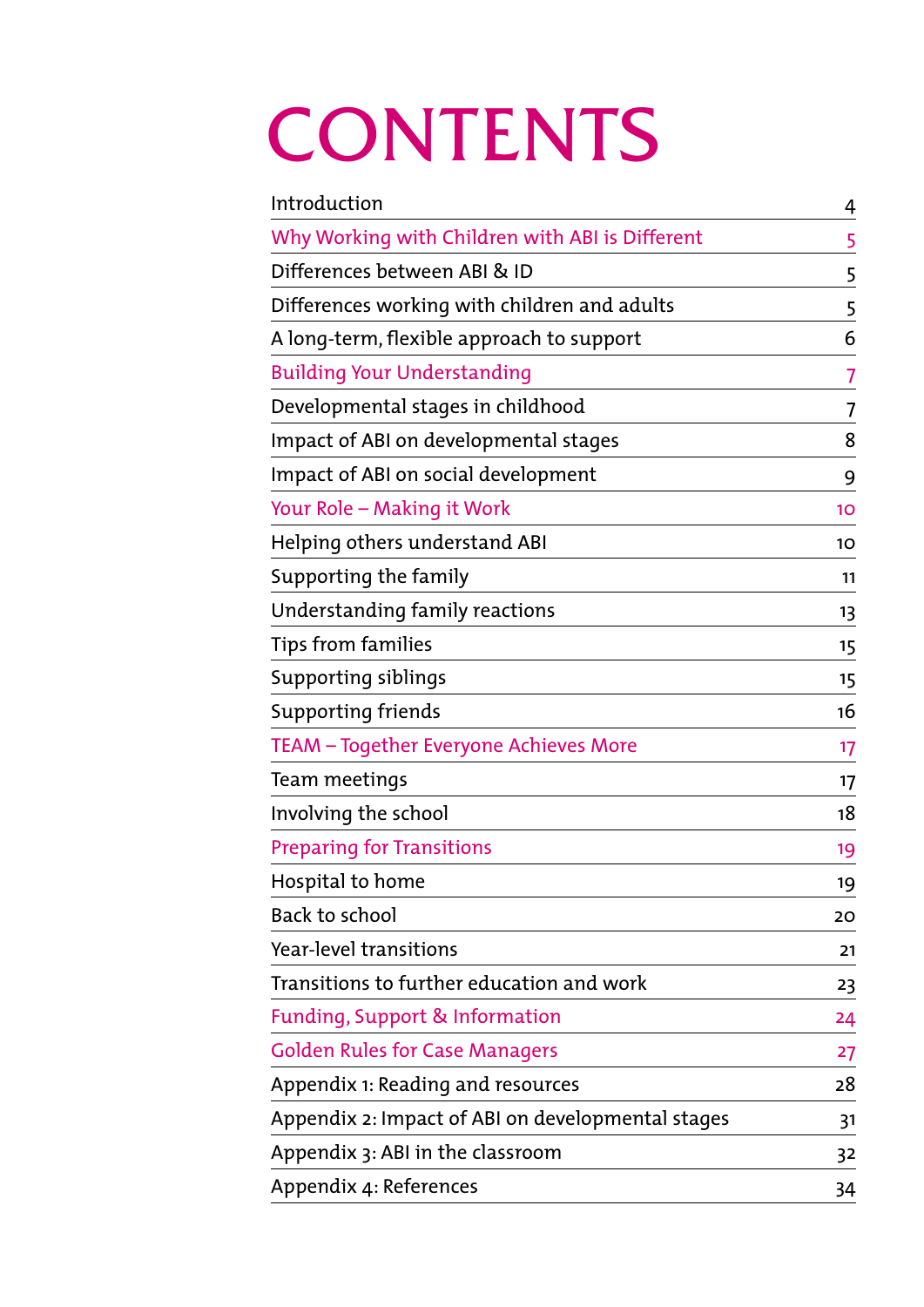<span id="page-3-0"></span>

## Children and young people with ABI: A case manager's guide

This booklet is a hands-on guide to assist case managers in their work with children and young people with acquired brain injury (ABI) and their families. It is written for those of you who are new to the field of brain injury, or who have knowledge of brain injury, but limited experience working with children or young people.

The impact of ABI is wide-ranging. It can affect a person's social life and their development. The multitude of physical effects might include muscle spasticity, paralysis or weakness, blurred vision or decreased coordination. ABI also affects a person's cognitive abilities, such as memory, thinking skills, concentration, organisation and planning abilities.

As a case manager, your role involves working with the young person and their family to:

- **>** Understand the impact of the ABI on the child and their family
- **>** Help identify and achieve their goals
- **>** Research and coordinate service and support options
- **>** Educate everyone involved about the changes and challenges that ABI brings

To work effectively in this role, it is important that you have a good understanding of the unique nature of children with ABI and the role of case management.

ABI is often called "the hidden disability" because its effects may not be visible, or they may be mistaken for something else, or seen by some people as deliberate behaviours. A well-informed case manager can identify potential challenges before they arise, and help people to recognise and work through these issues.

Good forward planning with the child and their family goes a long way to reducing stress and to providing successful outcomes, particularly in times of transition. If you would like more technical information on the nature of ABI, see the list of resources provided in **[Appendix 1](#page-27-0)**.

Throughout this book the term "child" may be used to include adolescents with brain injury.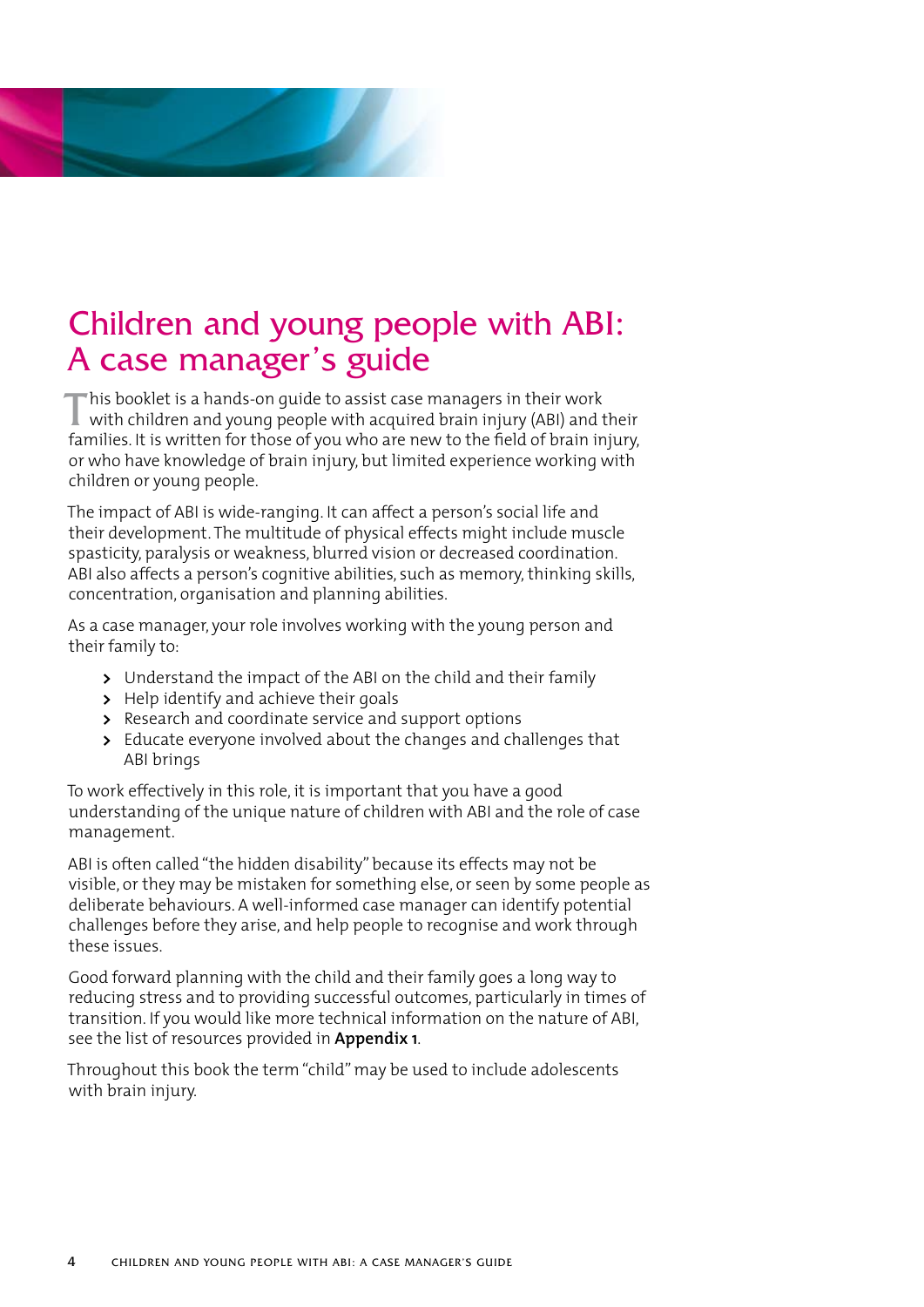<span id="page-4-0"></span>"ABI is not the same as intellectual disability (ID)… ABI is determined not by IQ… but the extent of physical injury to the brain."

## Why working with children with ABI is different

Working with children who have ABI is different to working with adults who have ABI, and different again to working with children who have an intellectual disability (ID). In particular, children with an ABI require longterm, flexible support.

#### **Differences between ABI & ID**

ABI is *not* the same as an intellectual disability. Important distinctions between intellectual disability and acquired brain injury include:

- **>** A person with an ID is assessed as having an IQ of 70 or under
- **>** ABI is not determined by IQ level, but by the location and extent of physical injury to the brain

A person with ABI may or may not have an ID, depending on the severity and nature of their injury. While intellect may not be affected by the brain injury, the ability to problem-solve, make goals, initiate plans and attend to a task, may be.

So how does the case management of children with ABI differ to working with children with any other type of disability?

- **>** Children with ABI have knowledge of life before they sustained a brain injury and are aware of the consequent losses associated with it
- **>** ABI can be a `hidden disability' a child may have no visible, physical disability, but have significant cognitive impairment
- **>** The process of recovery is ongoing and is not predictable
- **>** Along with the adjustment to the changes in the child, everyone around the child, such as family and friends, are adjusting their lives too

By understanding these differences, which may seem small or subtle at times, you can improve your client's quality of life dramatically.

#### **Differences working with children and adults**

When working with children with ABI, your approach should be influenced by an understanding that the adjustment and recovery for children is different in many ways to the adjustment and recovery for adults. Here are some of the reasons why: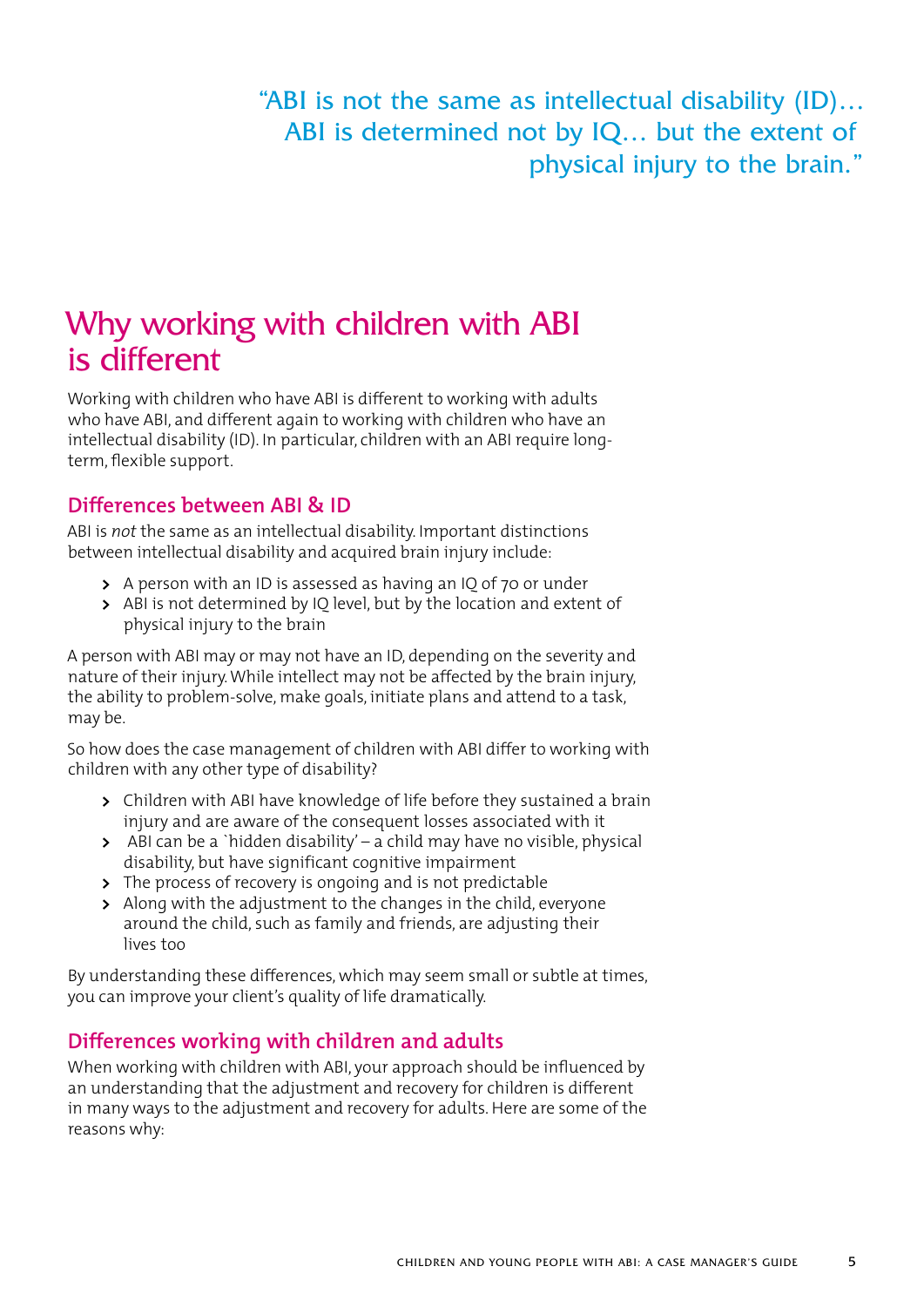<span id="page-5-0"></span>

**Disrupted development:** The younger a person is when they incur an ABI, the less developmental milestones and pre-ABI learning they have to support them in their recovery after the brain injury.

**Limited life experience:** A child may face tougher battles in personal development because their ABI limits their ability to explore certain life experiences, such as confidence-building through independent endeavours, or forming intimate relationships because of changed communication skills, or loss of social-networking time during rehabilitation. They are not able to draw upon previous learning and life experiences in the same way that an adult can.

**Fewer supports:** Adults who incur brain injury have had time to form a solid and varied support network that might include friends, a spouse and children. Maintaining fledgling friendships and forming new ones can be difficult for young people after ABI.

**Times of transition:** Younger people have many times of transition and rites of passage ahead of them that may require support and planning. These might include: a new classroom teacher or year level, moving to a new home, starting work, a first love, losing a friend, or gaining independence from parents.

#### **A long-term, flexible approach to support**

There are many reasons why children and young people with ABI may require case management for the long term. The time and intensity of work required varies from child to child. Apart from day-to-day challenges, a child's needs often intensify around the many transition points in their lives because of their difficulties with problem-solving, planning, organisation etc. (See **[Preparing for Transitions,](#page-18-0)** p19).

As a result, children and young people with ABI may not fit into the generic, case-management model of Assessment, Planning, Intervention, Monitoring and Closure. Working with children is more like a continuous loop of Assessment, Planning, Intervention and Monitoring, because the child is continually going through developmental stages and milestones.

The child may also experience the same issues, but in different environments and at different transition points, which may mean intensive periods of case management, followed by monitoring phases.

Because it is hard to predict a child's needs and difficulties, the family requires access to support whenever they need it, for as long as they need it. If you are unable to remain involved, make sure they know how and where to go for support, should the need arise.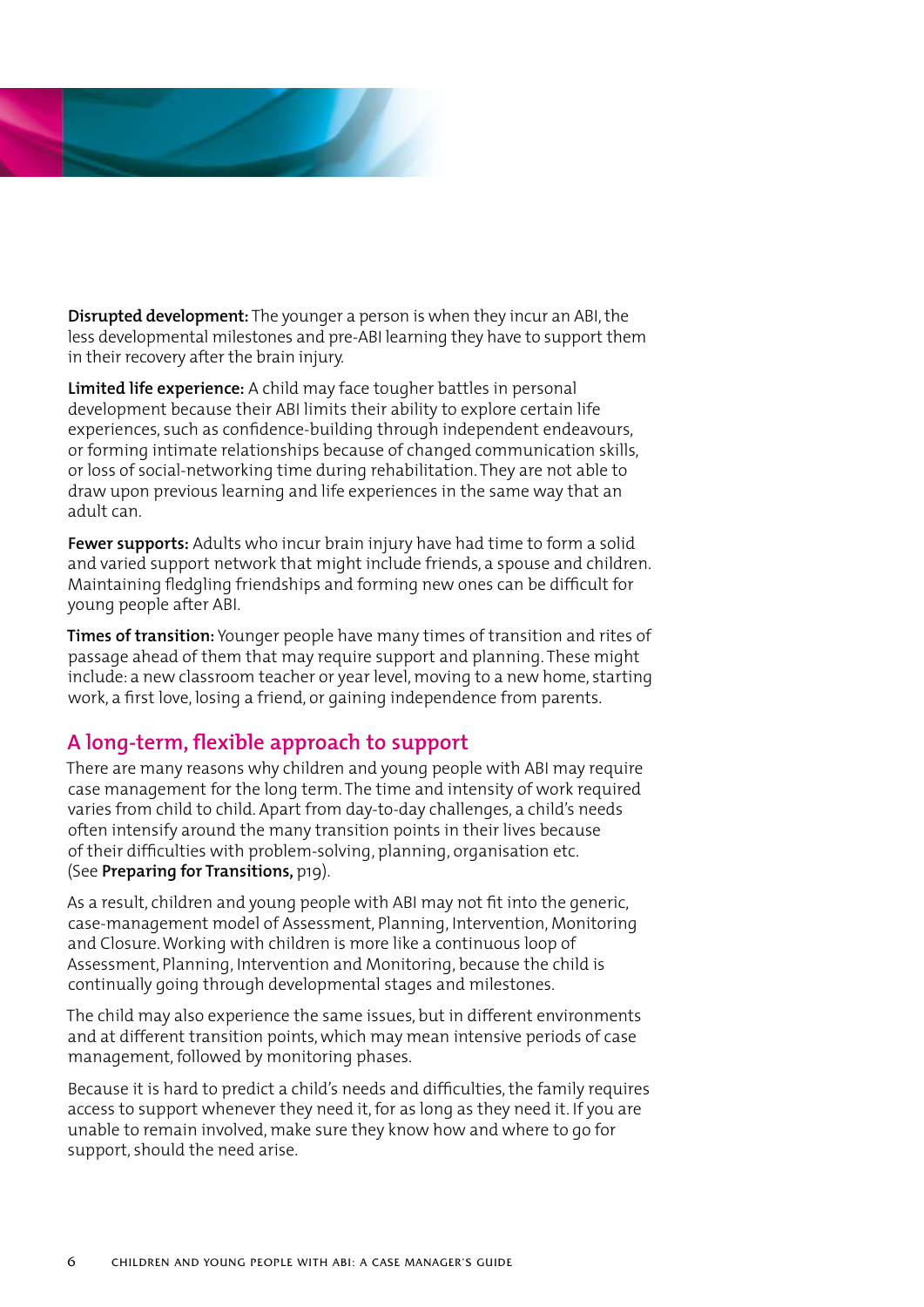<span id="page-6-0"></span>"Understanding the basics of childhood development and the implications of ABI… enables you to work more effectively in your role as case manager."

## Building your understanding

You can offer your best support to children and their families by making a commitment to building your knowledge and skills and realising the potential for your role.

A person learns a huge range of skills on the journey from childhood to adulthood from walking, eating and coordination to analytical thinking and problem-solving. Understanding how an ABI impacts on some of the basics of childhood development enables you to work more effectively in your role as case manager.

For example, if you know the developmental benchmarks considered `normal' for each age group, you can measure a child's level of development against them to determine whether they require extra support to boost their progress. You can also keep the family better informed of the child's recovery, and suggest modifications to ease the way forward.

#### **Developmental stages in childhood**

A child's brain matures in growth spurts that are closely aligned with its major developmental stages. There are three broad stages – infancy, childhood and adolescence – with different milestones achieved in each stage:

- **>** Physical development includes growth and maturation of the body, increasing strength, speed and coordination
- **>** Intellectual development includes development in language and thinking
- **>** Social development includes relationships with peers, family and others, and personality and emotional development

There are many books and internet sites that provide good information about the developmental benchmarks and milestones to be achieved from infancy to adolescence. We have provided a basic list of these in **[Appendix 2](#page-30-0)** and a list of further resources and reading in **[Appendix 1](#page-27-0)**.

**Is ABI responsible?** Try to gain a thorough understanding of the child's life, behaviour and skills prior to their injury or illness. This will help you to determine whether their ABI is behind difficulties or not. For example, an inability to read may be due to a diagnosis of dyslexia pre-ABI. It also helps to know how an ABI might exacerbate pre-existing difficulties.

Behaviour management is a key tool for case managers and you need to establish the underlying causes of any unusual behaviour. Could a child's pre-ABI personality have anything to do with it? Might there be underlying mental health issues? How you attribute the child's behaviour will determine which behaviour-management strategies you use.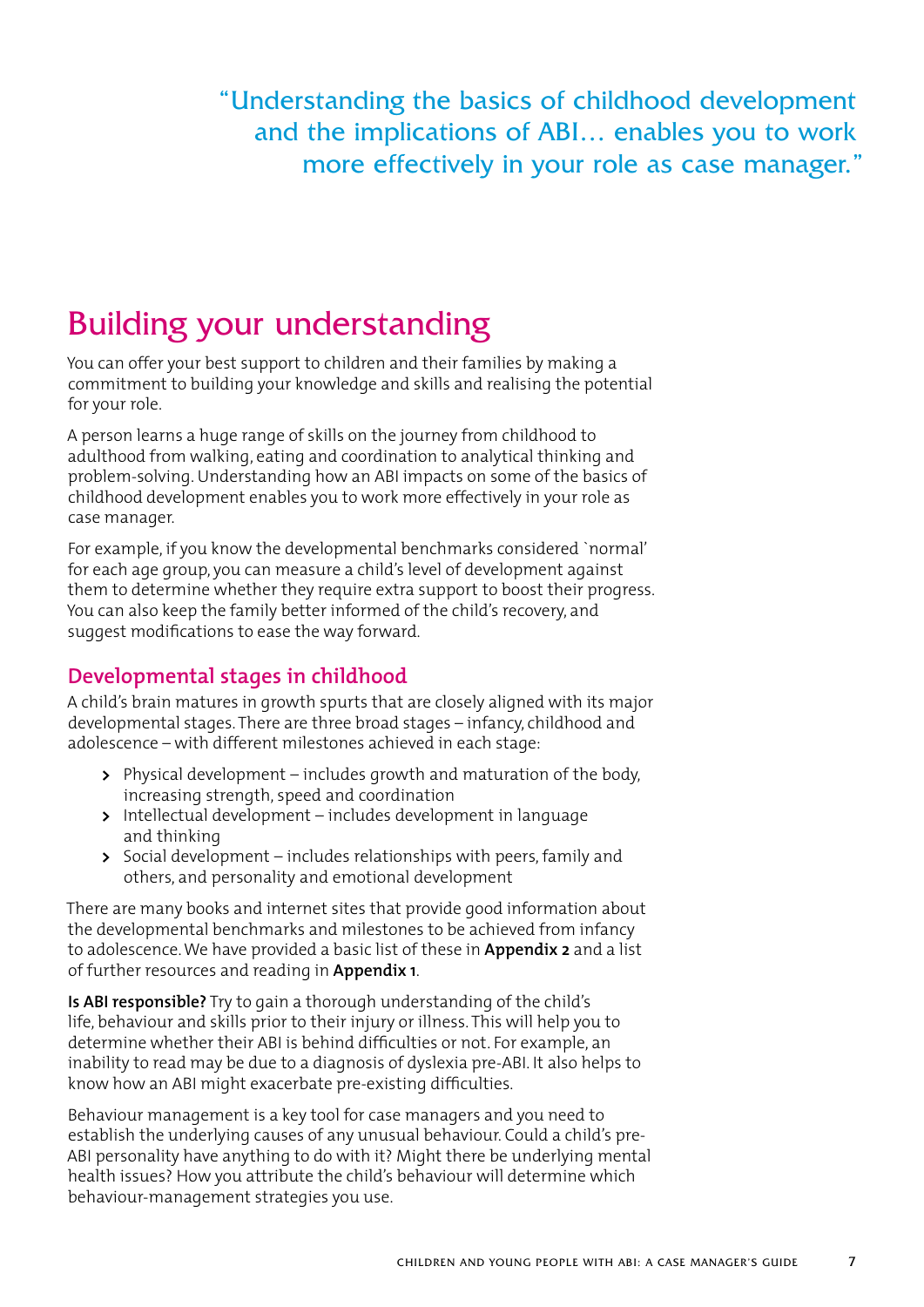<span id="page-7-0"></span>

#### **Impact of ABI on developmental stages**

When a part of the brain becomes damaged, a person's natural developmental process and their achievement of various milestones at each stage may be interrupted. (See **[Appendix 2](#page-30-0)** for examples).

**Skills deficits:** Often skills that children acquire before their injury are maintained, but the ability to acquire new skills is affected. Deficits that result from an injury occurring at an early age may not emerge until the child is much older and at a stage where those skills are needed.

For example, a five year-old child who sustains an injury to the frontal lobe may not show difficulties until the age of 10, when they are expected to be able to problem-solve and to organise themselves more independently. In a sense, children grow into their disability.

**Individual responses:** Just as each person's brain is different, the impact of each ABI will therefore be different. The functional impairment that occurs following an ABI can impact directly and indirectly on so many areas of a young person's life, that no child's response will be the same.

For example, children with similar patterns of injury can exhibit different skill levels according to their previous skill levels, age and personality. The extent of impairment will also depend on the individual, what others expect of them, what they expect of themselves and how they adapt to their new skill levels.

**Environmental factors:** ABI can affect a person's cognitive skills and executive functions and cause behavioural, emotional and psychosocial changes. The way a person presents after their ABI can depend on how fatigued they are at certain times of day, and the context in which they are expected to perform.

**[Appendix 3](#page-31-0)** offers some examples of how these changes can impact on the daily classroom behaviour of children and young people. We encourage you to acquire as much knowledge as possible in this area.

**Rate of recovery:** Recovery after brain injury is an ongoing process. While improvement may be quite rapid initially, this rate can decrease, with progress continuing for years in all areas of function – cognitive, physical, language, social and emotional. Recovery can be more complicated for children than it is for adults, however.

As children grow up, their environment becomes more involved (going to school, mixing with peers) and they are faced with new challenges in learning, daily living and social interaction. It is important to take a coordinated approach that involves the family and that builds on the child's strengths and skills, so that they may reach their potential and achieve their goals, particularly during times of transition.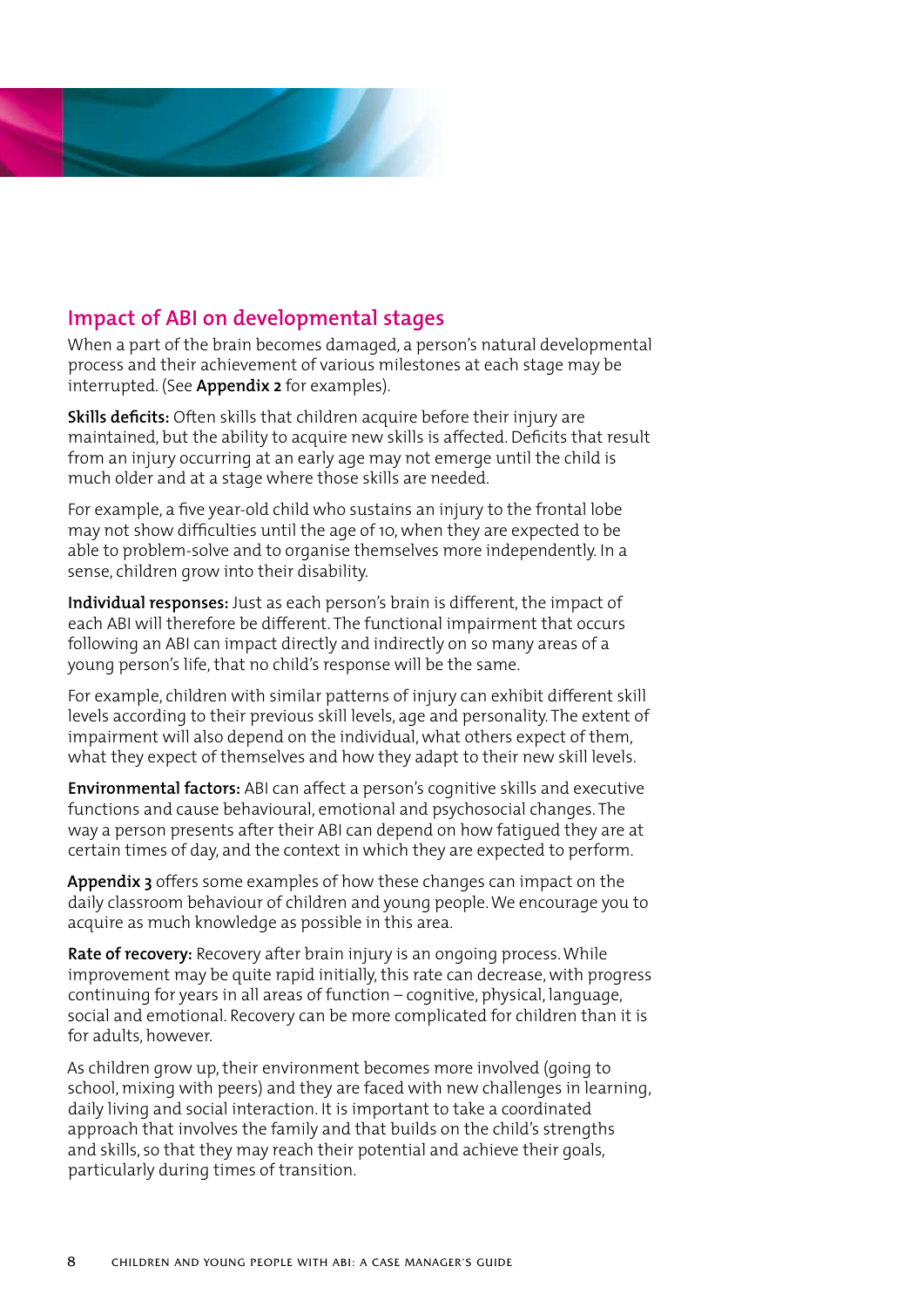"…What happens when Tom's friends make the transition from talking about Santa, to talking about sex?"

#### <span id="page-8-0"></span>**Impact of ABI on social development**

Many children and young people with ABI have a tough time with social development as their ABI creates additional complexities and challenges. You need to consider the developmental milestones that affect a young person emotionally, sexually and socially. For example, what happens when Tom's friends make the transition from talking about Santa, to talking about sex? The skills Tom needs to get by socially as a seven year-old, and as a 15 year-old, will be very different indeed.

#### **Recreation and leisure**

One of the trickiest aspects of working with children and young people with ABI is that they may not see themselves as having a disability. They may not realise or accept the extent of their limitations. Because of this lack of insight, they may not want to join groups that are specifically designed for people with disabilities, which reduces opportunities.

 For those who are able to enter mainstream groups, such as scouts, a swimming team or a drama group, you may need to meet with the group coordinator to discuss the child's cognitive difficulties and offer them strategies to assist with the activity. Some children require ongoing support in these environments. Others require none at all.

A young person re-entering a group following their ABI may need to change the role they once held, perhaps moving from swim-team captain to swimteam motivator. Work with the coach and the child on their options. If pursuing an old activity or hobby is not an option or no longer of interest, an understanding of what the child is missing can assist in finding a new recreational interest to fill the gap.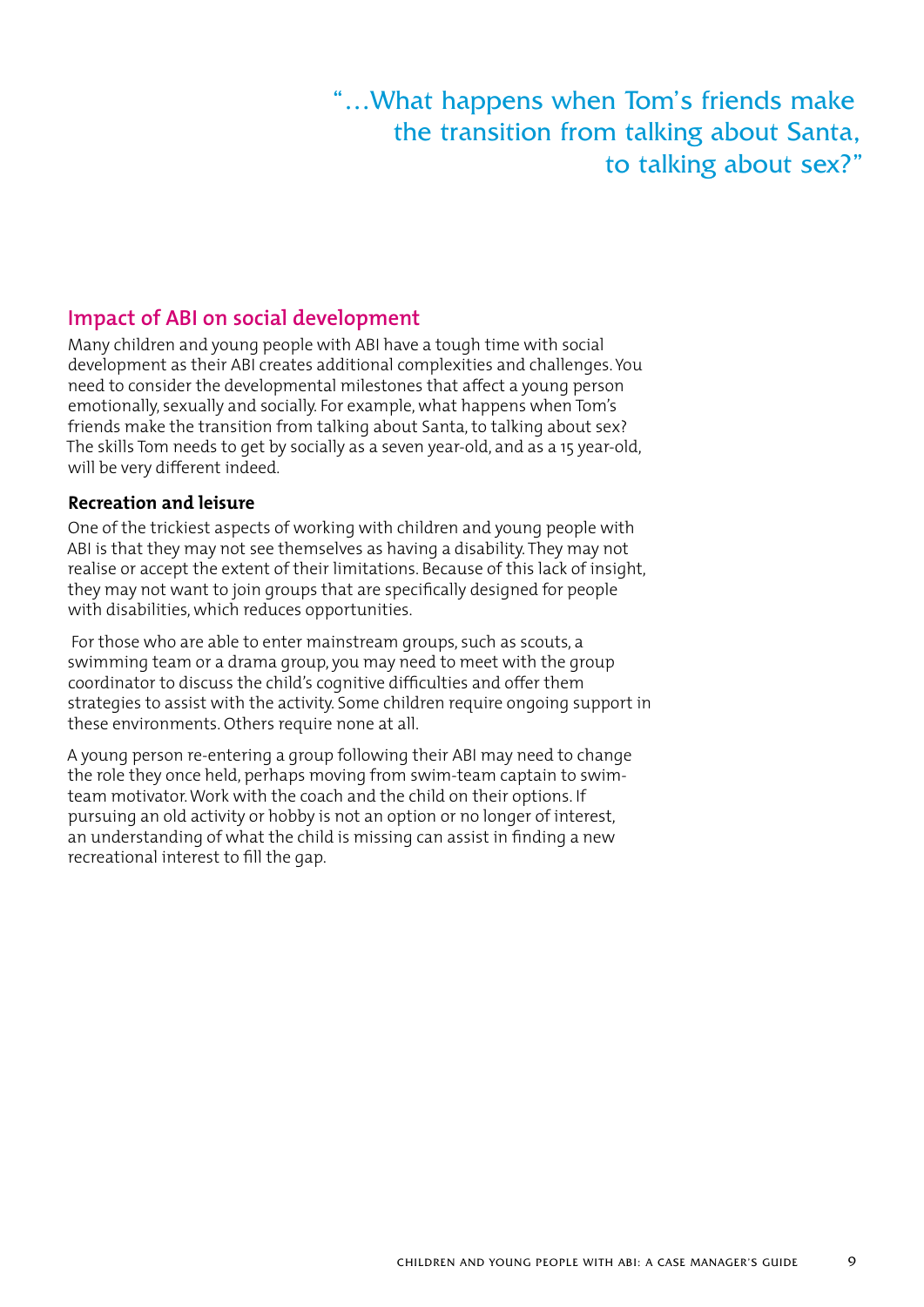<span id="page-9-0"></span>

## Your role – making it work

As a case manager of a child with ABI, your role encompasses many responsibilities:

- **>** Supporting the whole family
- **>** Supporting friends
- **>** Helping others understand ABI
- **>** Preparing for transitions
- **>** Establishing team work
- **>** Educating the family and school about ABI
- **>** Ensuring the school understands the specific needs of the child

#### **Helping others understand ABI**

A proactive case manager will work with family, friends and anyone associated with the young person to ensure they have the best possible supports. This may mean you need to discuss the child's specific cognitive deficits when making referrals, or you may work directly with professionals, such as teachers, respite workers, therapists or attendant-care workers.

Highlighting the child's issues helps others to interpret incidents more accurately. For example, a child who lacks motivation and planning skills as a result of their ABI may be labelled as "lazy" for not progressing well with a project during class, or they may be labelled "naughty" for acting out because they are unable to inhibit their behaviour.

You will find some useful resources for parents, teachers, siblings and others in **[Appendix 1](#page-27-0)**.

#### **Training and educating others**

Most children or young people with ABI are likely to have had a neuropsychological assessment that outlines how their brain injury affects their cognitive abilities and skills. The report offers very useful information to assist teachers, potential employers, family and friends in developing strategies to minimise any difficulties.

#### **Managing expectations**

When a child or young person returns home or to school, there is often a period during which expectations are reduced and few demands are placed upon them. As time progresses however, parents and teachers may begin to place greater expectations on the child, or even expect them to return to their `normal' skill level, especially if there are no physical signs of injury. If a child cannot meet these expectations, they may become frustrated, which leads to behavioural issues. In such cases, your role is to ensure that expectations remain realistic and appropriate.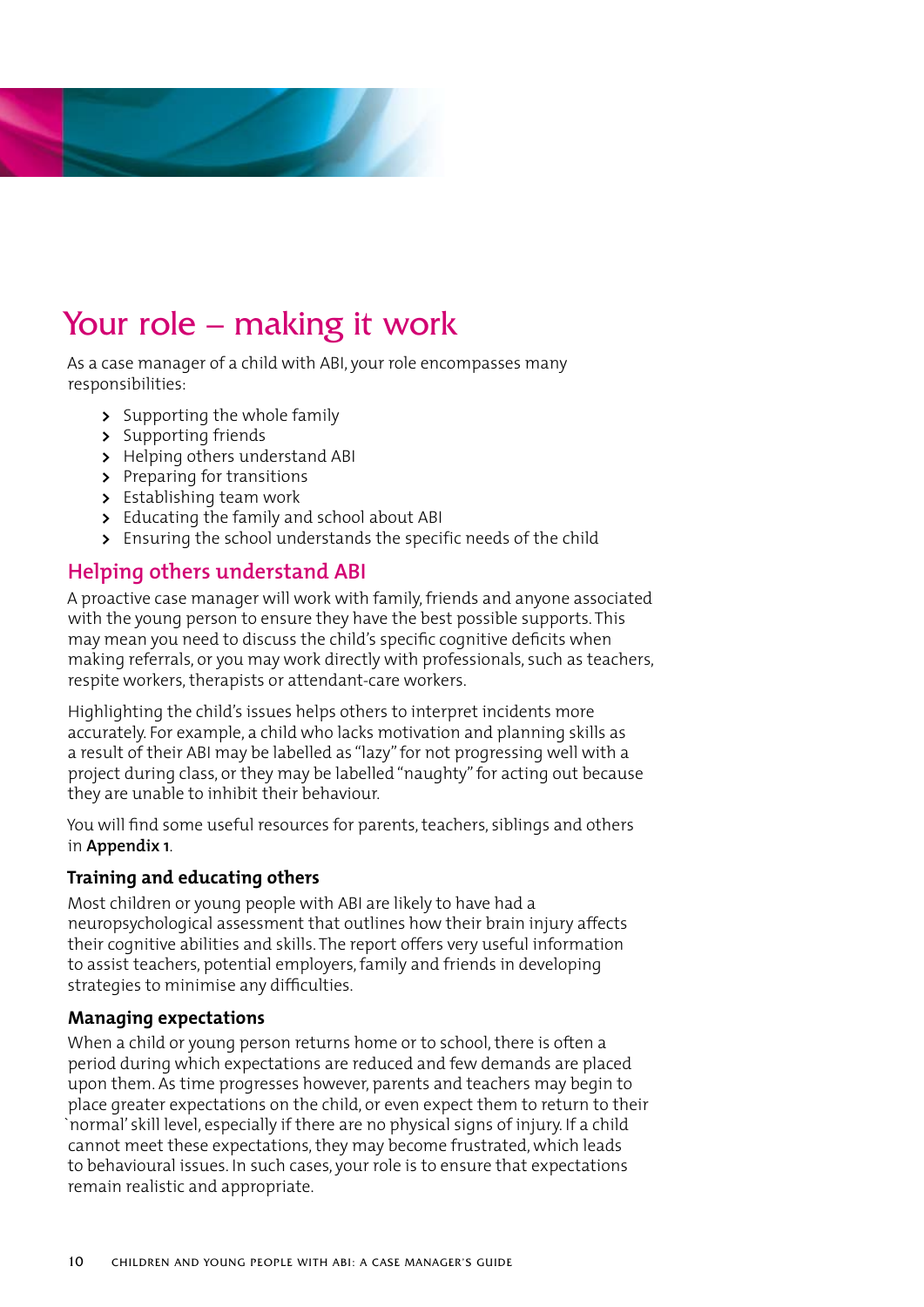<span id="page-10-0"></span>"Try to have a fairly current neuropsychological report available at times of major transitions, such as moving from primary to secondary school…"

#### **Understanding the cause**

Be aware of the potential for the misunderstanding or misinterpretation of cognitive difficulties by others, including friends, family and professionals. For instance, a teacher may label Peter "inattentive and troublesome" because he interrupts class continually for instructions.

However, Peter's neuropsychological report shows that he has poor receptivelanguage skills and short-term memory – he is likely to have trouble taking in and remembering chunks of verbal information. By correctly attributing the problem to the cause, appropriate management strategies can be identified. (See **[Appendix 3](#page-31-0)** for more possible behaviours and underlying causes).

#### **Up-to-date assessments**

Ideally, try to have a fairly current neuropsychological report available at times of major transitions, such as moving from primary to secondary school, or from school to work. A child's ability level may change over time. Neuropsychologists often recommend a time for reassessment at the end of the original report. Be aware that you may need to book for reassessment well ahead of time.

Neuropsychologists often require background information about the child, as they only ever see them in a quiet, controlled environment. Don't wait to be asked to contribute to an assessment. Be proactive and obtain consent from the family to provide information on the child's current situation, highlighting any particular concerns or issues. Once an assessment is obtained, spend time with the family to help them understand these complex reports.

For information on where to obtain a paediatric neuropsychological report, call **Melbourne Citymission (MCM) Statewide ABI Paediatric Coordinators** (telephone: (03) 9385 6333). Or call *arbias* (telephone: (03) 9417 7071) or **Brain***Link* (telephone: (03) 9845 2950 or free-call 1800 677 579) for a copy of *Your Guide to Neuropsychological Assessment* (see **[Appendix 1](#page-27-0)**).

#### **Supporting the family**

For most families, an ABI is followed by an intensive period of decision-making, rehabilitation, attending countless appointments and making many stressful adjustments. There is little time for parents to reflect on their own mental, emotional and physical health. Relationships between family members can become strained. At this critical time, a case manager can provide vital support to the family in the following ways.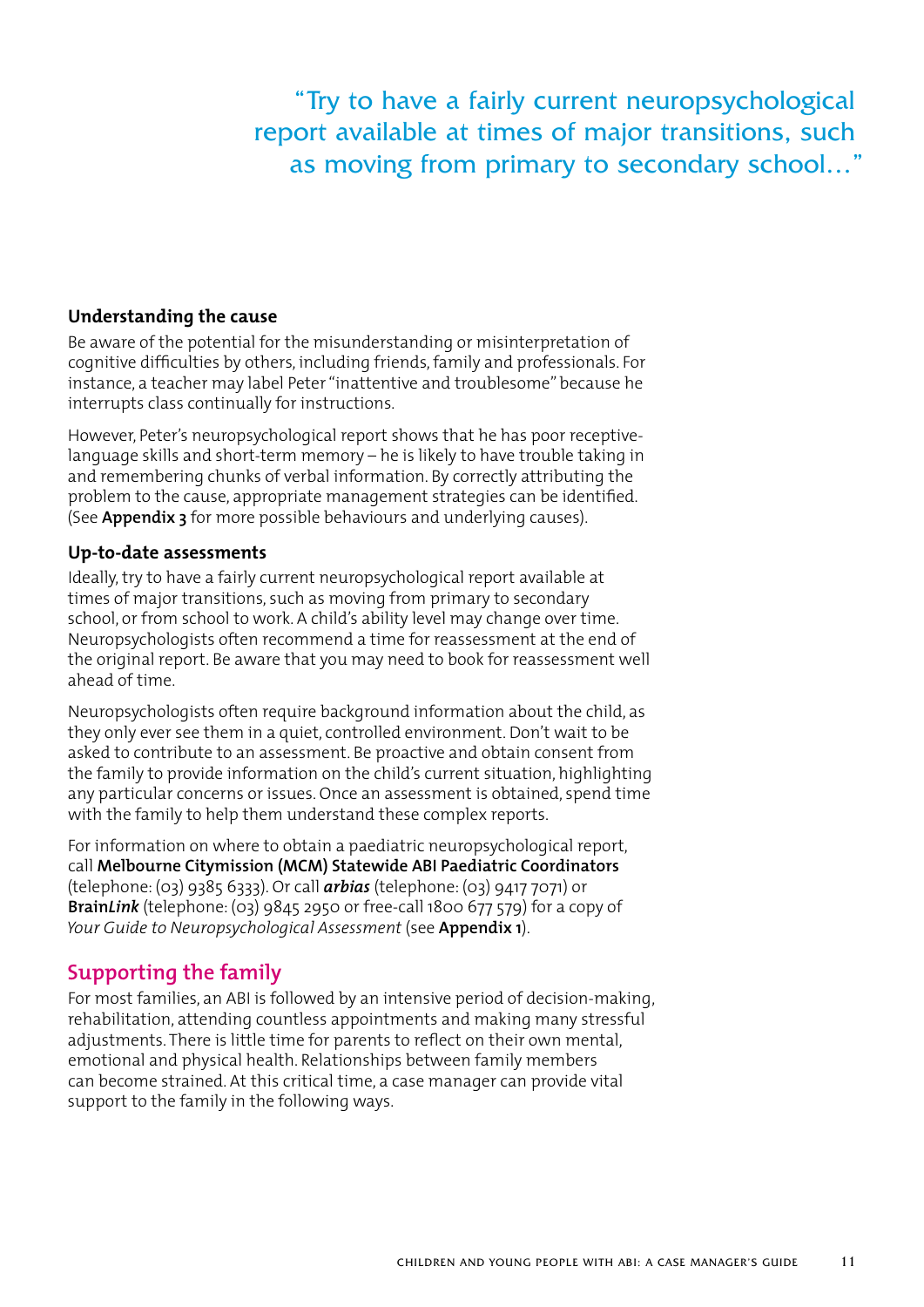<span id="page-11-0"></span>

#### **Being a central point of contact**

The family you are working with will often be new to the service system and be unsure of how to start or where to go to find information. You can assist greatly by listening carefully to their needs, acting as a central point of contact and then providing guidance and links to the service system.

#### **Gaining an understanding of the family**

It is important to identify who is included in the family unit. "Family" may include siblings, grandparents, stepfamily and other relatives. You also need to understand how the family works as a unit – parent to parent, parent to sibling and between siblings – *before and after* the ABI. This will alert you to areas that may require extra attention.

#### **Setting goals with the child and family**

Your role is to work with the family to assist them in identifying their needs and goals and to help plan the steps needed to get there. It is not your role though, to decide which goals are achievable, and which goals are not.

When identifying goals, try to use information you have either observed, or picked up in previous conversations. For example, a statement like, "Sally mentioned earlier that she does not have as many friends as she used to at school", may lead more directly to goal-setting around social skills, than a broader question like, "What goals would Sally like to achieve?".

Be sure to set goals directly with the child, too. It encourages them to undertake the tasks necessary to achieve them, instead of being told what is best for them. Here are some sample questions to help you explore goals with the child and family:

- **>** What is important to you?
- **>** What three skills would you like to improve?
- **>** What are your usual reactions to problems?
- **>** What troublesome situations do you experience?
- **>** What is your best time of day?
- **>** What do you look forward to each day?
- **>** What part of each day do you least enjoy?
- **>** How do others try to help you?
- **>** How would you like them to help you?
- **>** What do people do that bothers you?
- **>** What things do you wish people would stop doing?

Source: Dr Robert DePompei, "Educating Students with ABI: Strategies and Transitions", 6th World Congress on Brain Injury, 6-8 May 2005, Melbourne, Australia.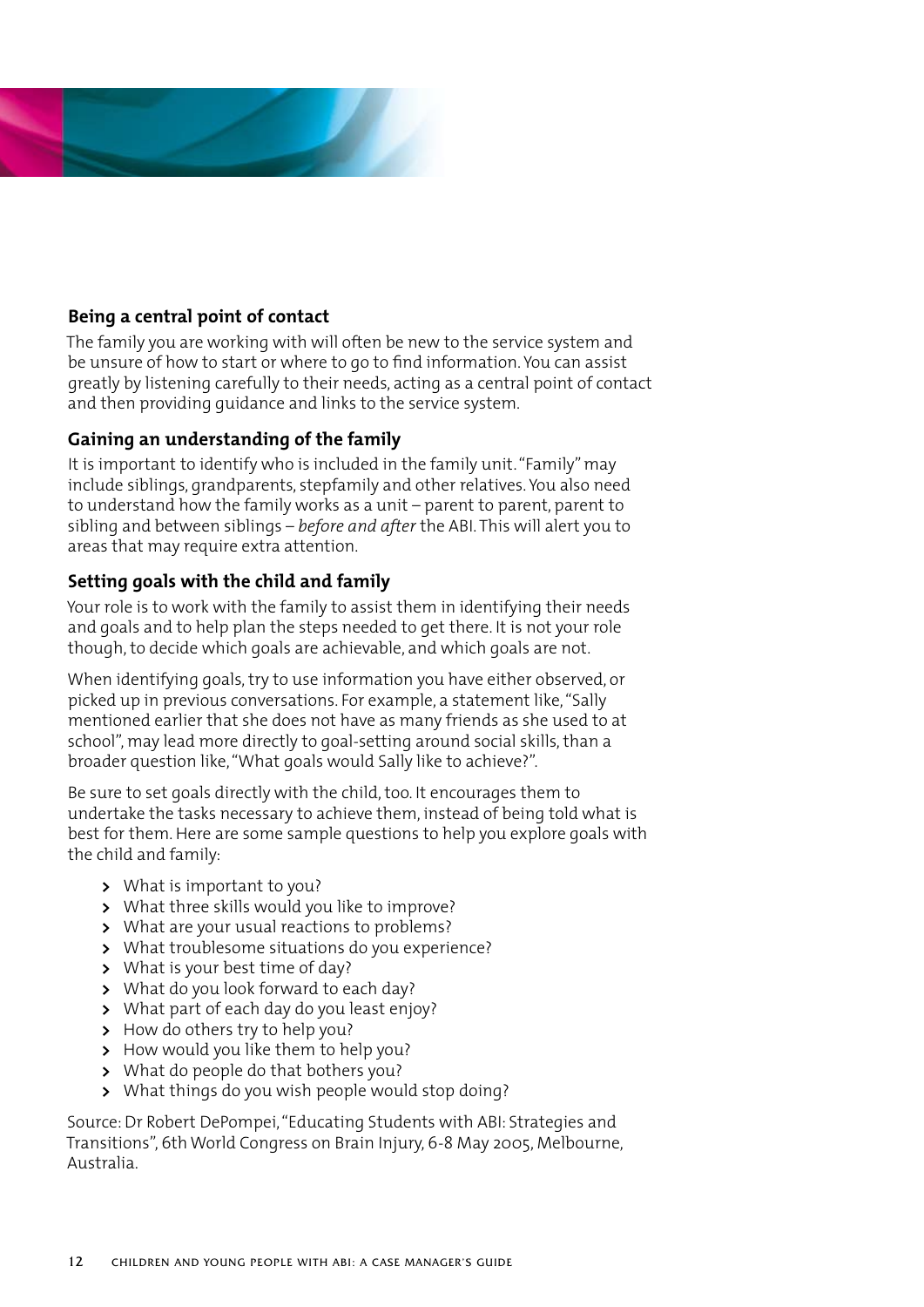"A sense of loss is experienced with every change in family goals and every new developmental milestone…"

#### <span id="page-12-0"></span>**Helping families adjust to ABI**

Families find it difficult to return to `normal' life after ABI. Let the family know that the changes they are seeing and experiencing at home are expected. Sharing your knowledge and experience with reassuring statements such as, "You know, that is really common, so many parents I work with say that", or "I work with another child who does a similar thing", provides some comfort and relief to parents.

#### **Timely support**

If the family refuses a service, they may be ready for it at some later stage – don't be afraid to suggest it again. For example, the parents of a child home from hospital for four months may appear exhausted. Out-of-home respite seems like the solution, but the family feels like they have only just got their child back home and are reluctant for them to go away again.

You need to reassess and realign your role continually with the shifting needs of the child and family as their circumstances change. You also need to be aware of the stage individual family members are at, which may require different services, supports and information.

#### **Flexible respite**

Respite should be whatever the family needs, whenever they need it, to maintain their strength and supportive bond. Work with parents to be as creative as possible around respite opportunities. For example, one family's idea of respite might be a family holiday, while another's is a week's worth of cooked meals. A valuable resource for parents is Brain*Link's A Parents Guide to Growing Up with ABI* (see **[Appendix 1](#page-27-0)**).

#### **Understanding family reactions**

The emotions that surround ABI are complex and leave most people feeling confused at some point. No two families are alike in the way they respond to a traumatic event, and each member will respond differently too. Reactions may continue over many, many years. Some key points to remember are:

- **>** ABI affects the whole family
- **>** The child and their family are coping with multiple and complex issues
- **>** Loss is experienced with every change in family goals and every new developmental milestone
- **>** Every child and family will have diverse needs and therefore different experiences and outcomes
- **>** Family members are a valuable support to nurture

For more reading and resources around this issue, see **[Appendix 1](#page-27-0)**.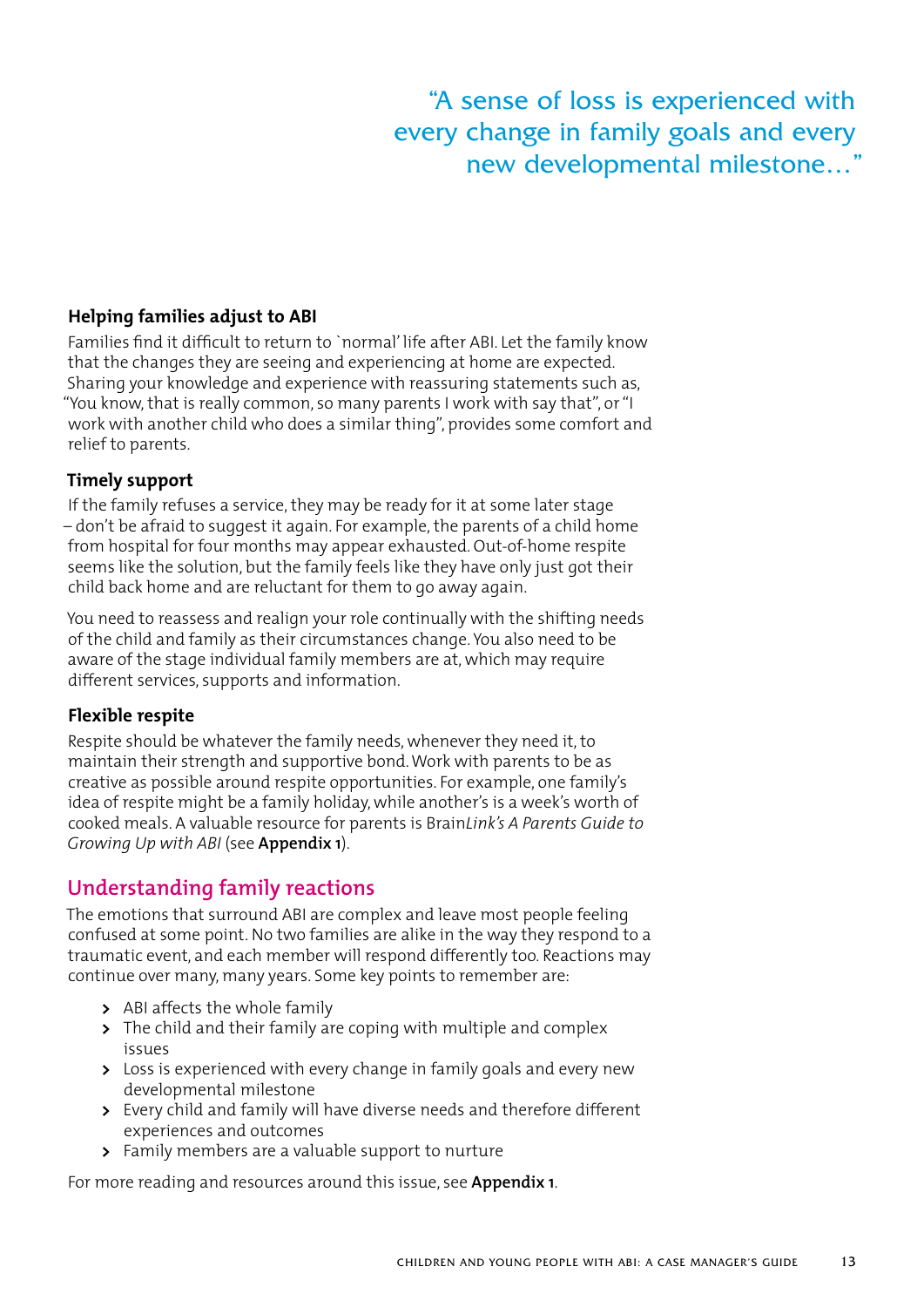<span id="page-13-0"></span>

#### **Handling grief and loss**

Families often experience a huge sense of grief and loss for the way their child was before the accident, in spite of their relief that the child survived. Consequently, parents and siblings often feel very guilty for talking or even thinking about their loss, and are reluctant to raise these issues. As a result, they have no way of mourning their loss because the child is still alive. Families describe this as living in "greyness", because their loss is neither black, nor white.

Case managers can assist greatly by gently raising this subject where appropriate. First, you need to know how the child sustained their ABI so you can ask the right questions and support the family through any specific issues. For example, a family's guilt may be significant if the ABI was caused by a traumatic event: "I was driving the car"; "I shouldn't have let them play in the tree"; "If only I'd taken him to the park like I'd promised, none of this would have happened".

When the child reaches milestones, such as learning to walk again or returning to school, families experience a complicated sense of joy because the achievement comes as the result of a significant loss of former abilities.

Families also miss their lifestyle before ABI. Back then, they did not need a crowd of health-care professionals to manage their lives and teach their child how to do things.

 **Providing information:** Educating the family with timely information about brain injury – what to expect at each stage and what supports are available – can relieve some of their anxieties. The more they know and understand, the more they can assist the child and others. Take care not to overload family members with too much information at once.

**Professional help:** Never feel like you need to deal with it all yourself. It's perfectly okay to refer the child, or family members, on to counselling services. **The Bouverie Centre** (telephone: (03) 9376 9844) offers excellent counselling services specifically designed for families living with ABI. Families need to refer themselves to the centre (make sure they ask for someone on the ABI team) but you can help by being present when they make the initial call. (See **[Funding, Support and Information,](#page-23-0)** pg 24).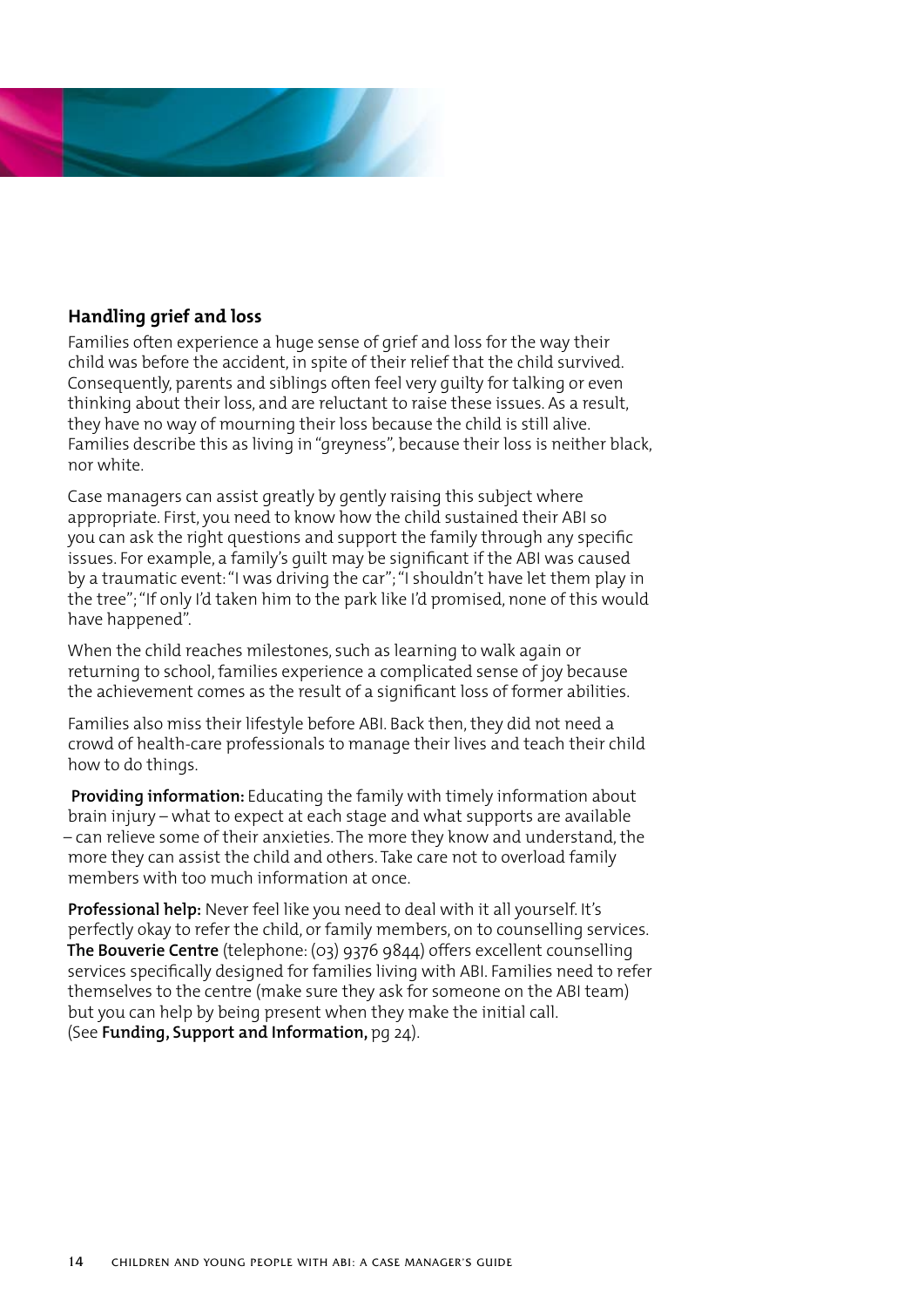## <span id="page-14-0"></span>"…The critical time to begin preserving existing friendships is during the acute phase of injury and early recovery."

#### **Tips from families**

Parents of children and young people with ABI have shared with us the ways they would most like case managers to support the family unit.

- **>** Work with the child and family at the stage they are at
- **>** Really understand the needs of each child or adolescent
- **>** Regular contact initiated by the case manager, even when things are quiet or going well
- **>** Phone calls and visits spent listening really listening to a family's needs and wants are considered as vital a part of case management as exploring and presenting resources, support options or offering advice
- **>** Help finding and coordinating access to support services for any member of the family who needs them
- **>** Help seeking and applying for relevant funding
- **>** Help with forward planning, such as applying for services with waiting lists or planning for transitions
- **>** Gently raising taboo topics to encourage the family to discuss issues (see **[Handling Grief and Loss,](#page-13-0)** pg 14)
- **>** Being up to date with the latest ABI literature, funding, communitybased services
- **>** Advocating on their behalf in all situations, such as when dealing with the system
- **>** The ability to communicate well with everyone from funding bodies and government representatives to teachers and friends
- **>** Building a team of support people for the long term that may include teachers, family, friends, health-care professionals, and working with them

#### **Supporting siblings**

Brothers and sisters in families living with ABI can end up feeling neglected. Mum and Dad are often busy helping their brother or sister, which leaves much less time for their needs. Or they see the added strain ABI brings, and don't want to add to their parents' problems. Siblings may also have to look after their brother or sister more.

It's important that you remember to include siblings in your planning and conversations with parents, where appropriate. External supports may be beneficial, too. For example, it might be worth enlisting extra support through their school, such as a counsellor they like, or a trusted teacher.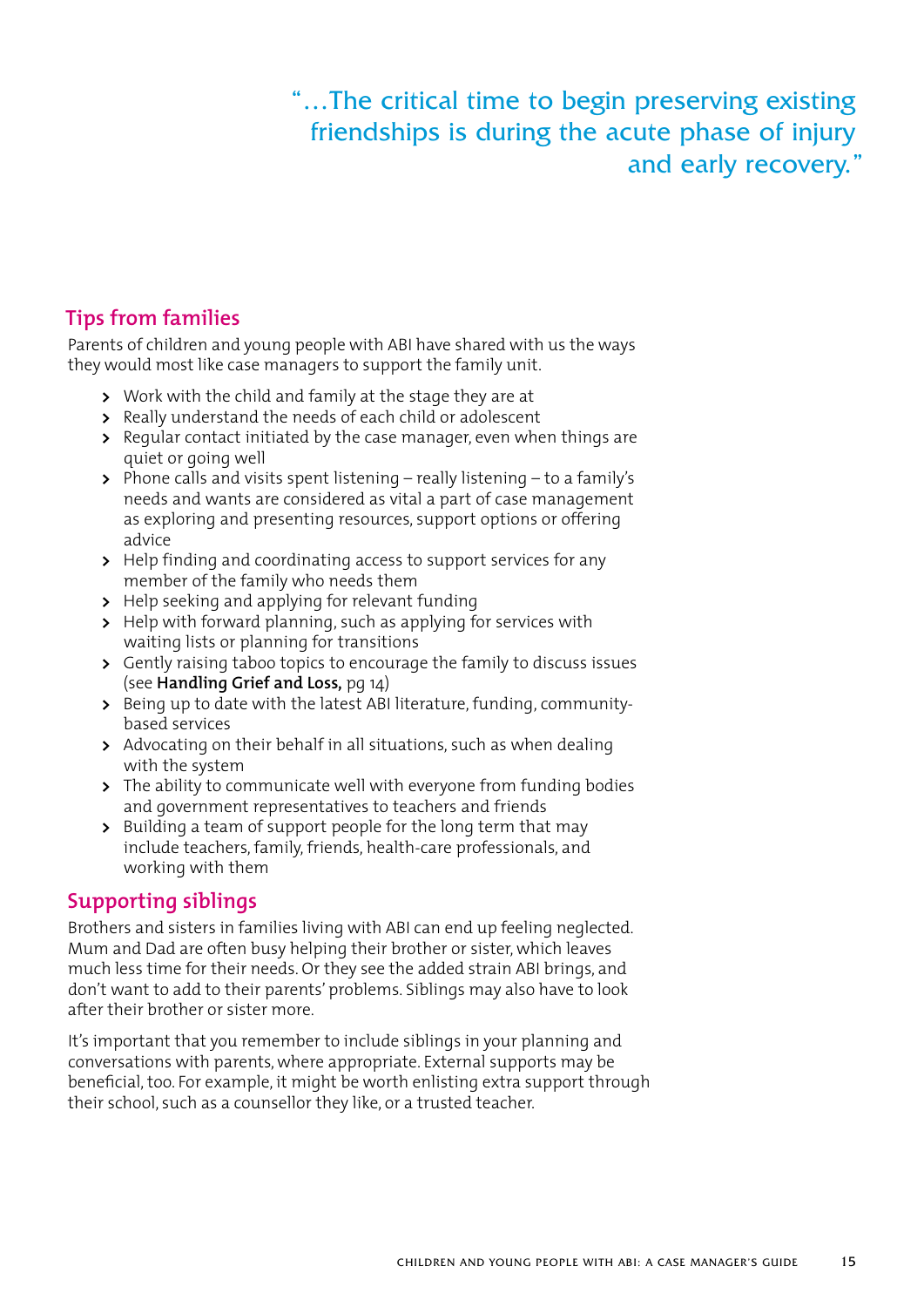<span id="page-15-0"></span>

There is a CD-ROM called *Why Did it Have to Happen to My Family?* that they could work through with a counsellor or teacher. It is available from **Brain***Link*'s library or **Melbourne Citymission, Statewide ABI Paediatric Coordinators** (See **[Appendix 1](#page-27-0)**).

**The Association for Children with a Disability** (telephone: (03) 9500 1232 or toll-free: 1800 654 013) also has resources and supports for siblings, such as the Supporting Siblings Project. Further information is available on its website:<www.acd.org.au/siblings>.

**The Bouverie Centre** (telephone: (03) 9376 9844) may be appropriate for counselling or call **MCM Statewide Paediatric Coordinators** (telephone: (03) 9385 6333) to discuss other resources you, or a teacher, may find useful. **[Appendix 1](#page-27-0)** contains further reading, resources and services.

#### **Supporting friends**

Children and young people with ABI may not have had a chance to form a strong social network before their injury and may lack a supportive circle of friends. They must also contend with a lack of tolerance for disability among peers.

Childhood and adolescence are extremely physical times of our lives when friendships flourish through group activities, such as exploring the neighbourhood, skate parks, dance parties and sport. Many children with ABI can't keep up due to fatigue and their cognitive and physical limitations, which isolates them further.

**Preserving friendships:** The critical time to begin preserving existing friendships is during the acute phase of injury and early recovery. Without proactive and focussed encouragement from the health-care team and support workers, the links of friendship are easily severed. By providing adequate support, education, coping strategies and management skills, you empower friends and the child to maintain their relationships. One possible way to support friends is to organise a social-skills group run by a speech pathologist or a local community group.

More practical information on how ABI impacts on lives can be found in various sources, such as **Headway Victoria**'s *Changed Lives Brain Injury Information Kit*, **Brain***Link's Parents' Guide to Growing up with ABI*, and the *Managing Behaviour after ABI* booklet (see **[Appendix 1](#page-27-0)** for details).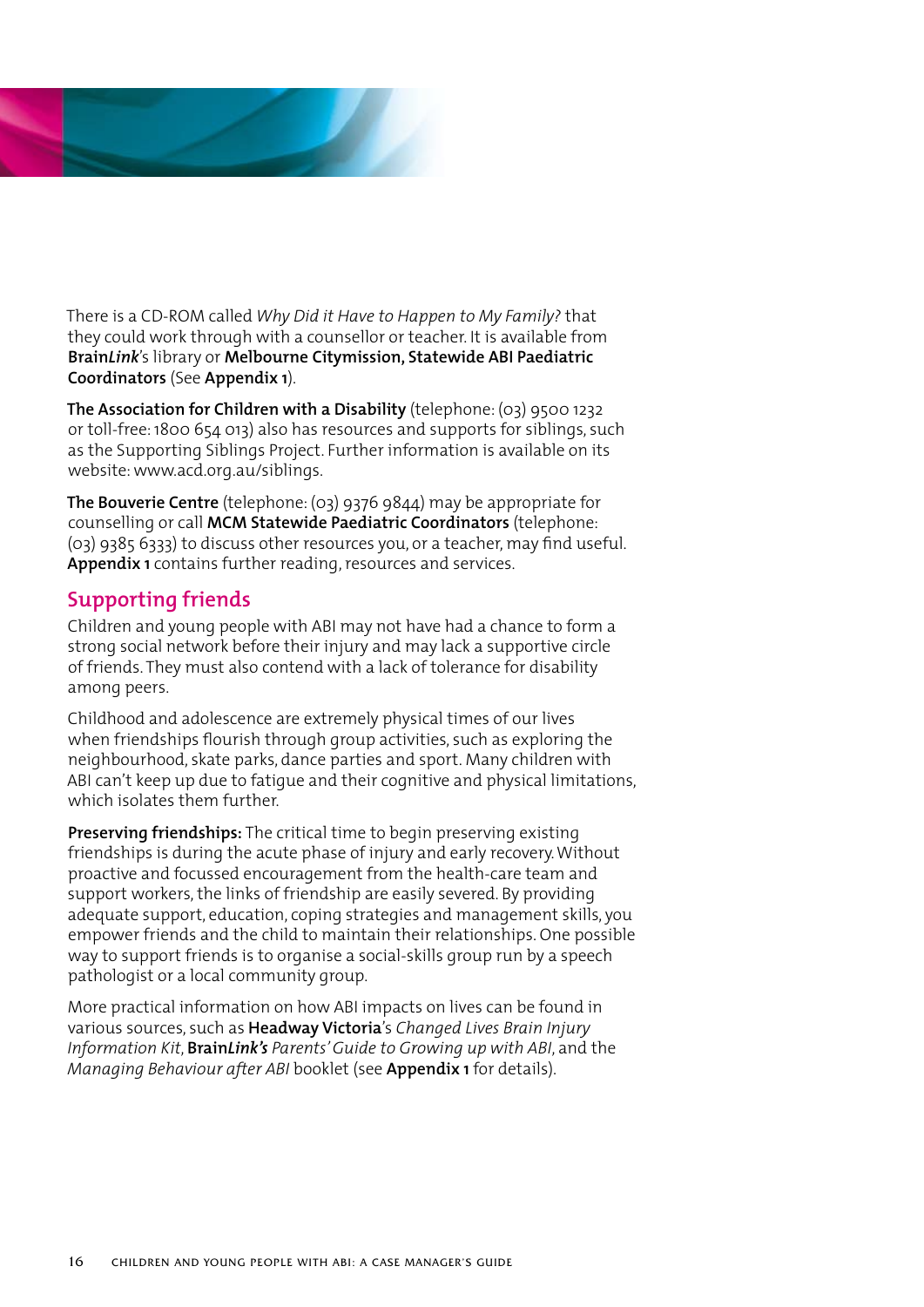<span id="page-16-0"></span>"Focussing on the most functional goals sometimes means that others more important to the child are left on the back burner..."

## TEAM: Together Everyone Achieves More

A team approach is critical and the most effective way to provide short and long-term support to a child with ABI and their family. As case manager, your role is to engage a team of professionals and services that work together to support the family unit.

#### **Team meetings**

Team meetings can be a forum in which to discuss issues that arise in the child's life, and a place to develop comprehensive plans with agreed actions for all team members. Have introductions at the beginning of each meeting to outline the roles and responsibilities of each member, and to ensure clarity for everyone involved.

You may need to encourage family members to participate in these meetings. Parents can sometimes feel overwhelmed and "underqualified" when they attend meetings full of health-care professionals. The family should be the centre of any planning meeting however, as their observations of the child's behaviours and abilities and their insights into their motivations, likes and dislikes, are invaluable (Ylvisaker and Feeney 1998, see **[References](#page-33-0)**).

One way of supporting a family and child to participate might be to discuss their needs prior to the meeting. If they feel uncomfortable about bringing up their ideas during the meeting, you can do it for them. Also ensure that plain language is used during meetings, and that any technical terms are explained.

#### **Team meeting strategies:**

- **>** Organise at least one meeting per school term
- **>** Inform all members of meetings
- **>** Include the child in all meetings, as they have set the goals
- **>** Act as a single point of contact for team members
- **>** Set the meeting agenda and ensure it is followed
- **>** Try not to let the venue influence the discussion (e.g. discussing mainly school issues if school is the venue)
- **>** Work with the family to set functional goals and review them regularly
- **>** Address problem areas with action plans and ensure they are carried out
- **>** Ensure consistency in the implementation of plans, such as behaviourmanagement strategies, therapy progress and goal-setting
- **>** Ensure people are nominated to be responsible for tasks in achieving goals
- **>** With family permission, prepare and distribute minutes to those who are part of the support network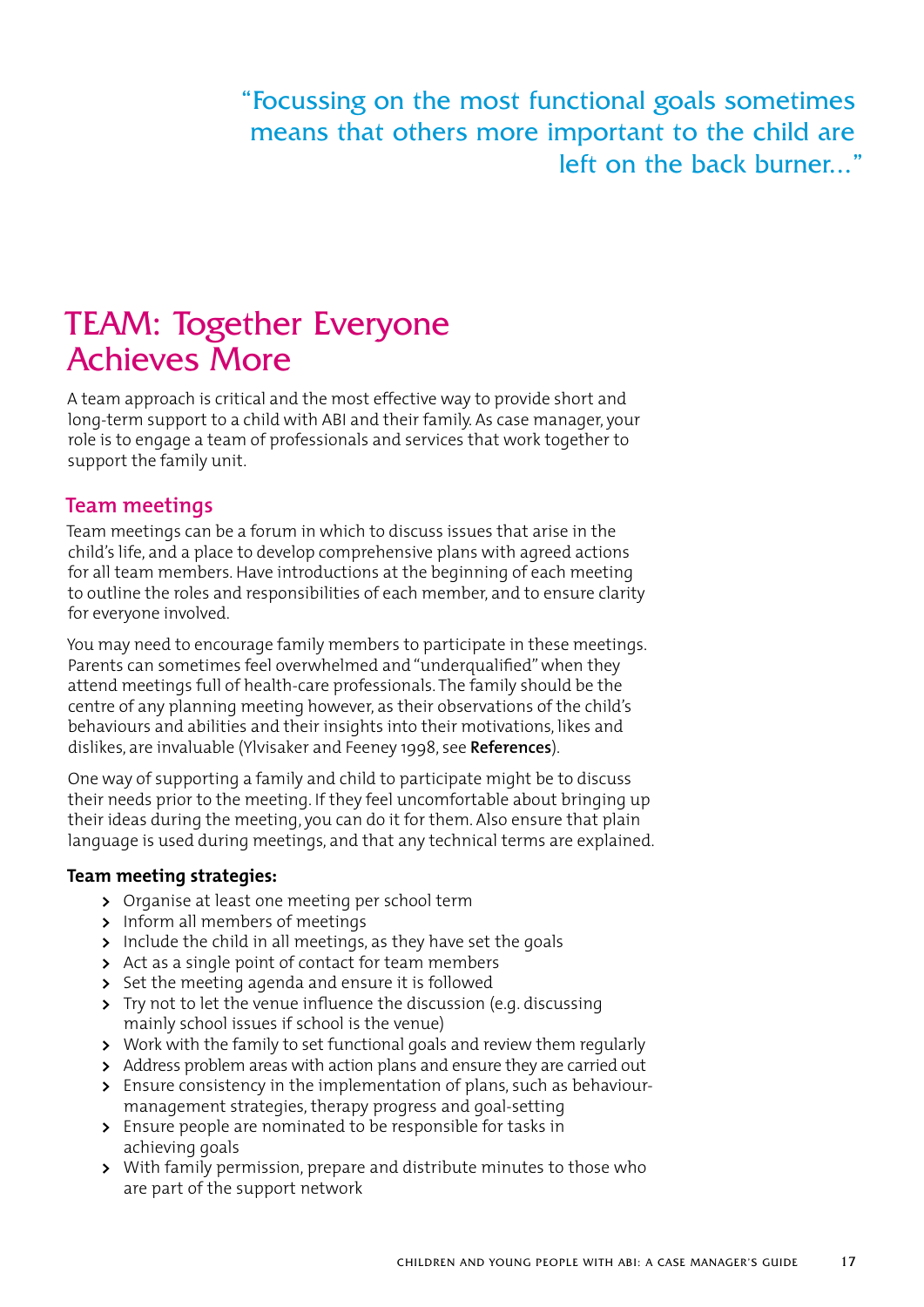<span id="page-17-0"></span>

#### **Assessing goals**

The role of the team is to work together to help the child achieve goals across all domains of their life. Focussing on the most functional goals sometimes means that others more important to the child are left on the back burner (remember the **[goal-setting strategies](#page-11-0)** discussed on pg 12).

For example, the team agrees that 11 year-old Amanda needs to improve her reading and writing skills, but nobody mentions that Amanda also spends all her free time at school either alone or playing with the preps! Having some friends her own age may be more important to her overall wellbeing.

#### **Involving the school**

If a school receives funding for a child from the Department of Education and Training, it is required to hold regular meetings, usually called Program Support Groups (PSG), to discuss and review funding distribution. Be aware that the school may automatically set up these meetings without your knowledge. Ideally, school staff and the child's health-care team would work together to decide how best to use any funding available.

The question is whether it works best to roll the school's funding reviews into one meeting that also includes the child's health-care team and family. Schools are generally open to the idea of a combined meeting on the premises. Funding or no funding, school teachers need to be involved in some regular team meeting that discusses the child's ABI issues.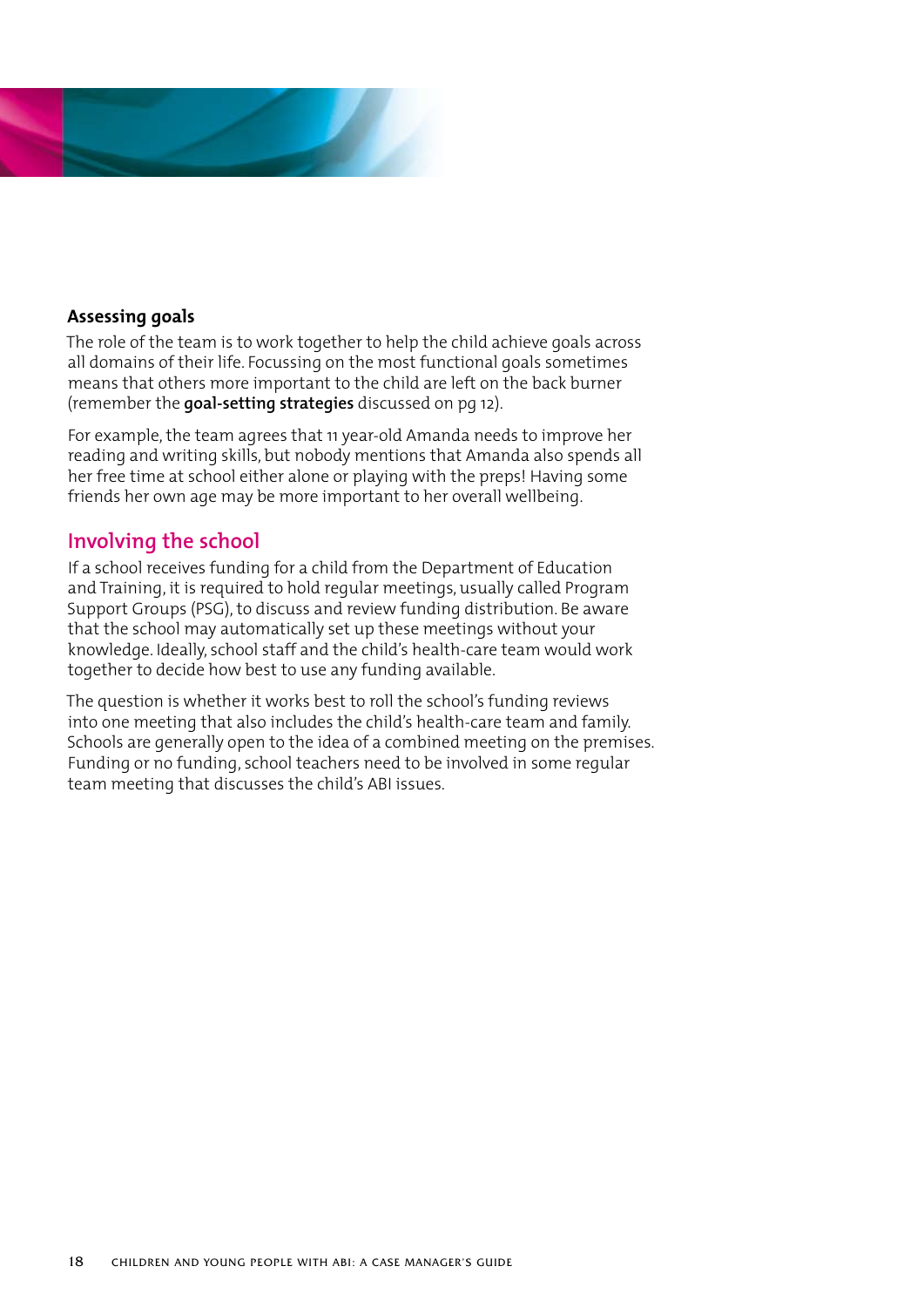<span id="page-18-0"></span>"A time of transition is any significant change in routine, supports or environment… The bigger the transition, the earlier planning needs to begin."

## Preparing for transitions

Times of transition – any significant change in routine, supports or environment – can be challenging for young people with ABI and their families. With good strategic planning and extra monitoring, these transitions can be well managed. Some of the most intense periods of transition are:

- **>** Hospital to home
- **>** Back to school
- **>** Year-level transitions
- **>** Transition to further education or work

There will be plenty of events in between that also require some level of planning: Mum expecting a baby, the first slumber party, siblings moving out of home, a parent re-marrying, school camps, a friend leaving school, puberty, the first boyfriend. Be prepared for them all!

#### **Transition strategies to consider**

- **>** Keep an open relationship with the child and family members and listen to what is happening to them
- **>** Help families to identify and plan for their needs
- **>** Monitor any plans made to ensure they remain relevant to the child and family
- **>** Use team meetings for pro-active planning well ahead of transition periods
- **>** Where appropriate, include the child in planning sessions to discuss things they are willing to try, or to highlight any concerns they have regarding the transition
- **>** Remember consistent strategies are a must

#### **Hospital to home**

If you are involved during the hospital stay or rehabilitation, it is often a good time to begin to get to know the family. Explain clearly what you can offer and provide information to assist them with issues, where requested.

Absorb as much information as you can about the child in preparation for their discharge. You can do this by attending case conferences and family meetings. Be aware of discharge or transfer timelines and attend discharge meetings whenever possible.

It may be appropriate for you to act as the link between the hospital, the rehabilitation facility and the community. For example, you might organise for special-education teachers or community-based therapists to attend case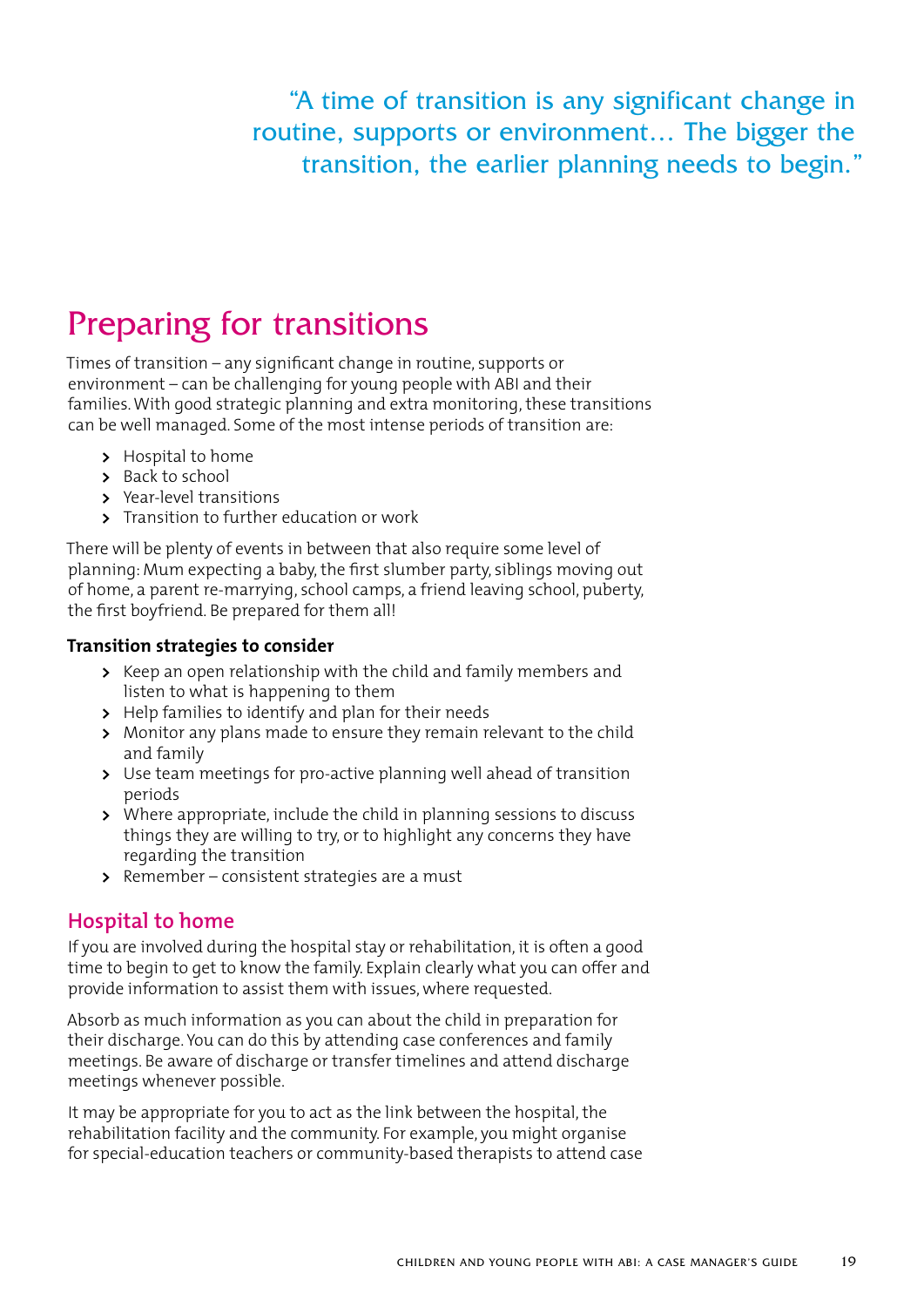<span id="page-19-0"></span>

conferences so that they begin to develop an understanding of the child's strengths and limitations.

No matter what the setting, make sure the family has time to absorb and process all this new and sometimes confusing information.

Excellent resources for families and case managers include the *Step By Step* guide and the *Getting the Best of your Health Care Team* fact sheet, which explain the roles of health-care professionals involved in the early stages (see **[Appendix 1](#page-27-0)**).

#### **Strategies at the hospital**

- **>** Create positive relationships with family and the health-care team
- **>** Work with hospital and rehabilitation teams to gather information and plan a smooth transition back home
- **>** Clarify your role what is and is not possible with the hospital team
- **>** Assist in determining whether community-based therapists need to be involved
- **>** Assess who in the health-care team at home may require training in ABI
- **>** Begin communication with, and training for, school staff

#### **Questions on the home front**

- **>** How are the child, parents and siblings coping with life post-ABI?
- **>** Do they have the information they need?
- **>** What support services might they need?
- **>** Is everyone involved and up-to-date with the child's issues and plans?
- **>** Discuss child and family concerns and questions before team meetings

Source: Adapted from Ylvisaker et al, 2001 (see **[References](#page-33-0)**).

#### **Back to school**

You can support the school to promote a smooth re-entry for the child. Uppermost on your back-to-school "to do" list is organising training for teachers and integration aides *before* the child returns. It is better to provide supports early than wait for a crisis to occur. It is also important to find out how the child is managing socially after their return to school. A great resource is the *Aides' and Teachers' Fact Pack* by the **Southwest Brain Injury Rehabilitation Service**, Albury NSW, which offers tips and strategies for working with students with ABI. (See **[Appendix 1](#page-27-0)**).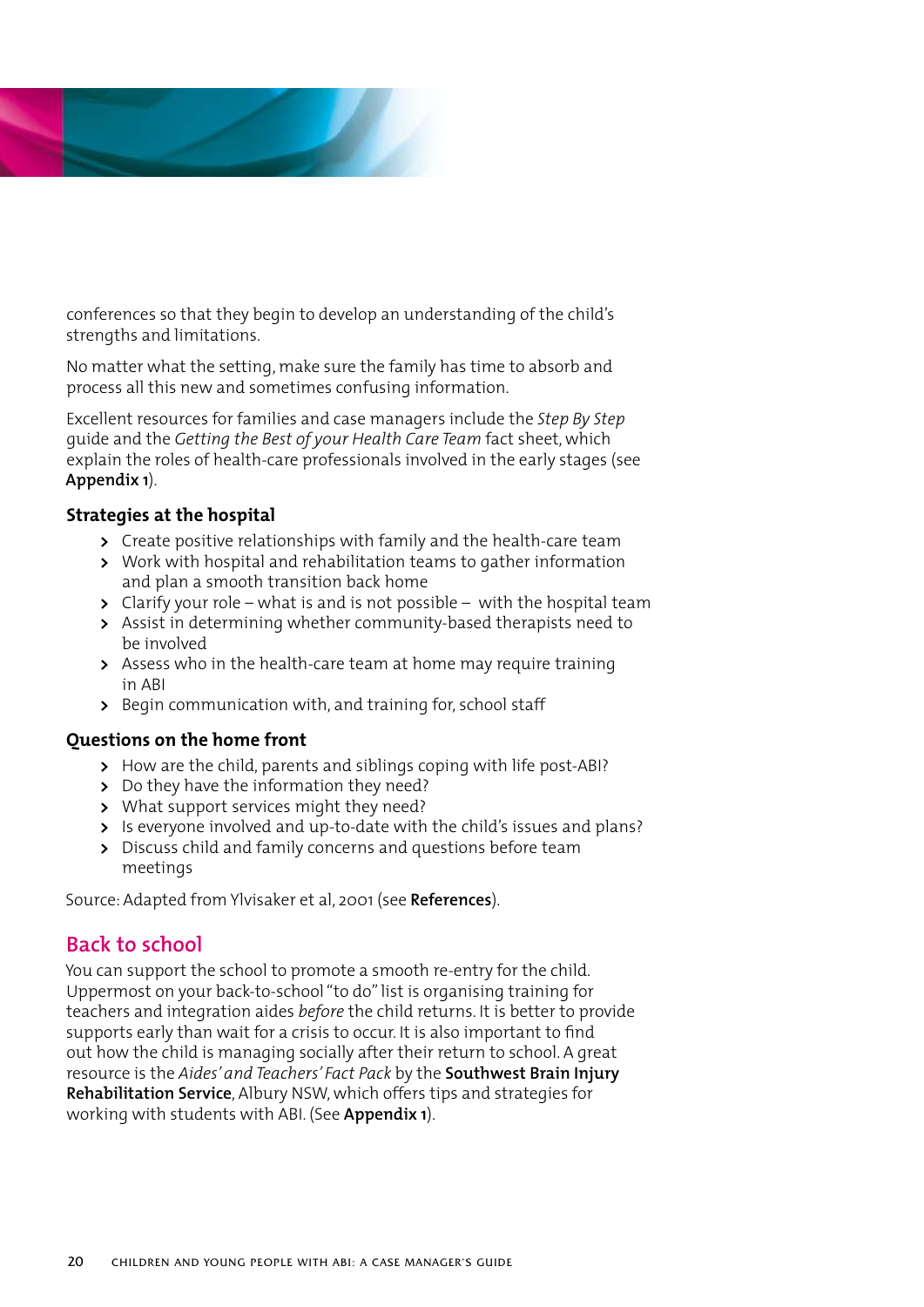## <span id="page-20-0"></span>"Transition plans must be ready to roll out each time your child… has some significant change of environment or routine."

#### **Strategies to consider for school**

- **>** Work with the family and team to develop a timeline for returning to school
- **>** Ensure recommendations from hospital/rehabilitation are provided to the school
- **>** Assess whether staff have the necessary skills and knowledge to work with a child with ABI – organise training if required
- **>** Ensure supports needed for the child to attend school successfully are available
- **>** Work with the family and school to ensure everyone is aware of the likely impact of the ABI in the school environment
- **>** Check what information the child wants teachers and classmates to know about their ABI (e.g. skills deficits or behavioural challenges)
- **>** Research what education and support friends might need
- **>** In consultation with the child, provide updates and orientation to school friends
- **>** Consider making a video about the child's ABI issues and how others can respond (See **[Appendix 1](#page-27-0)**)

Source: Adapted from *Collaborative Brain Injury Intervention: Positive Everyday Routines*, Ylvisaker et al, 2001 (see **[References](#page-33-0)**).

#### **Exploring social networks**

- **>** What is their current level of involvement with friends?
- **>** How well are they interacting with old and new friends, and others?
- **>** How much information does the child want to give their friends and peers?
- **>** Do friends need more information on ABI or how it affects their friend?
- **>** Do friends need advice on how to interact with their friend?
- **>** Do peers need an explanation of why the child has a different routine?
- **>** Monitor peer perception and treatment of the child
- **>** If the child does not attend full school days, consider the social implications of having less time to interact with peers, develop common interests and experience normal developmental phases together

Source: M. Lash, G. Wolcott, and S. Pearson, *Signs and Strategies for Educating Students with Brain Injuries*, 2005 (see **[References](#page-33-0)**).

#### **Year-level transitions**

Transition plans must be ready to roll out each time your child moves up a year level or has some significant change of environment or routine. The bigger the transition, the earlier planning needs to begin, such as the move from primary to secondary school.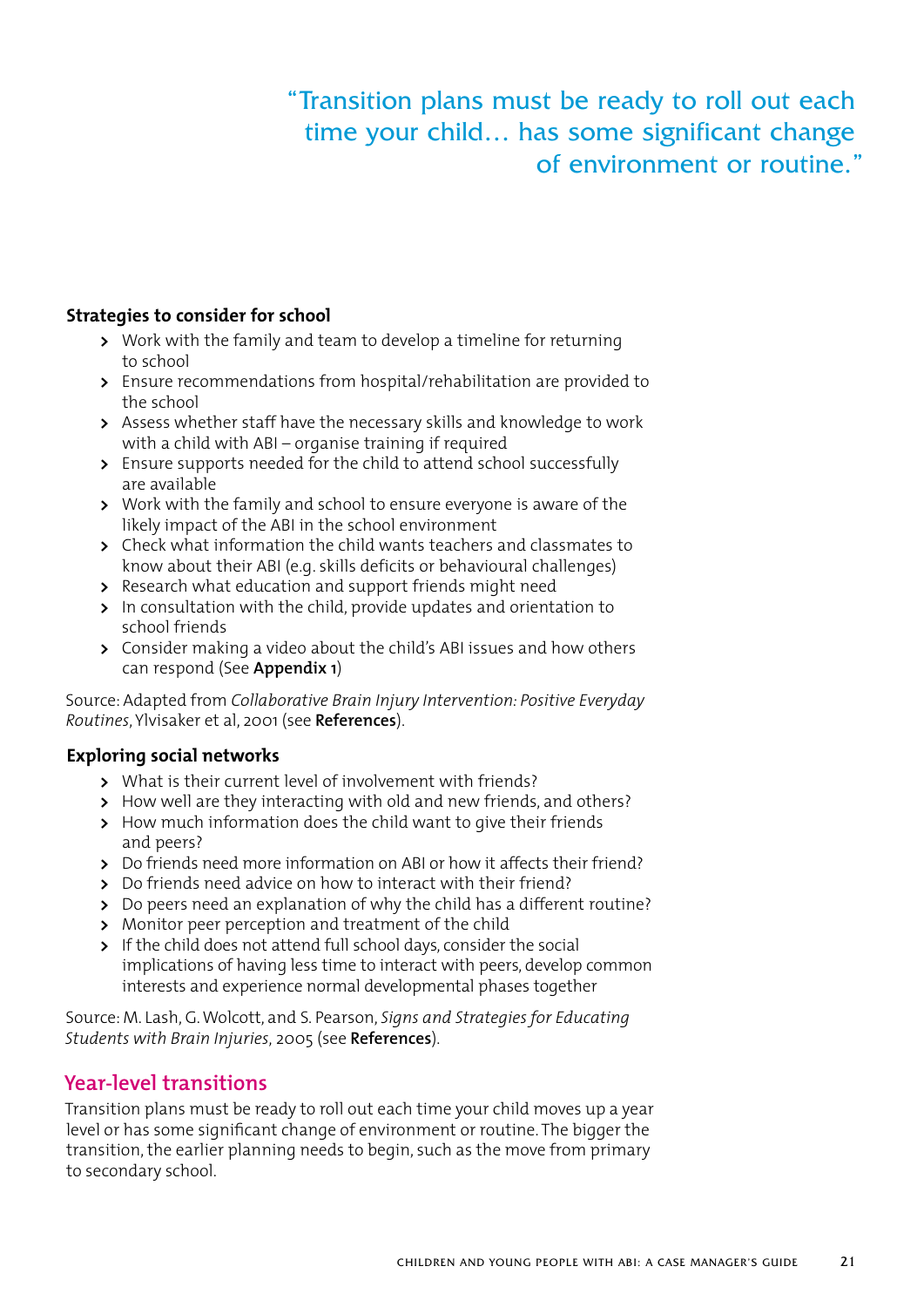<span id="page-21-0"></span>

At each year level, teachers' expectations of students are higher and less support is provided as students move toward greater independence. You need to be sure that each new teacher understands the child's strengths, weaknesses, behaviours and the strategies they require for learning.

You could develop written material for teachers or make a video that gathers all this information together for them. A terrific article called, *Self-Advocacy Videos at Periods of Transition: A Powerful Rehabilitation Tool for Children with Brain Injury,* by speech pathologist, Lucie Shanahan, outlines how to go about making a video (see **[References](#page-33-0)**).

As the school year progresses, you may need to include schoolwork and homework on your team-meeting agendas. This is to ensure that teachers are not unconsciously increasing their expectations of the student too fast, or too far.

#### **Year-level transition strategies**

- **>** Begin planning for each year's transition by late term 3
- **>** Invite next year's teachers to attend the last few meetings of the year
- **>** Establish what training is needed for the following year's teachers
- **>** Provide transition material to teachers on any modifications tried for behaviour, social skills, academic work, and the outcomes for each
- **>** Work with the child to provide new teachers with transitional material or a self-advocacy video (see **[Appendix 1](#page-27-0)**)

#### **Primary to secondary school transition strategies**

A very useful school-transition checklist can be found in the book *Signs and Strategies for Educating Students with Brain Injuries* (see **[References](#page-33-0)**)*.* Here are some useful suggestions from that book:

- **>** Organise orientation around the new school
- **>** Assess timetable knowing what is on next, where to go, what to take
- **>** Assess the time required to move between classes
- **>** Assess the time required to complete class work and tests
- **>** Assist with planning and organising practicalities, such as managing books and materials
- **>** Check strategies are in place for day-to-day school necessities, such as the ability to recall a locker combination

**MCM Statewide ABI Paediatric Coordinators** (telephone: (03) 9385 6333) provide ABI training for schools. See **[Appendix 1](#page-27-0)** for helpful reading and resources for schools.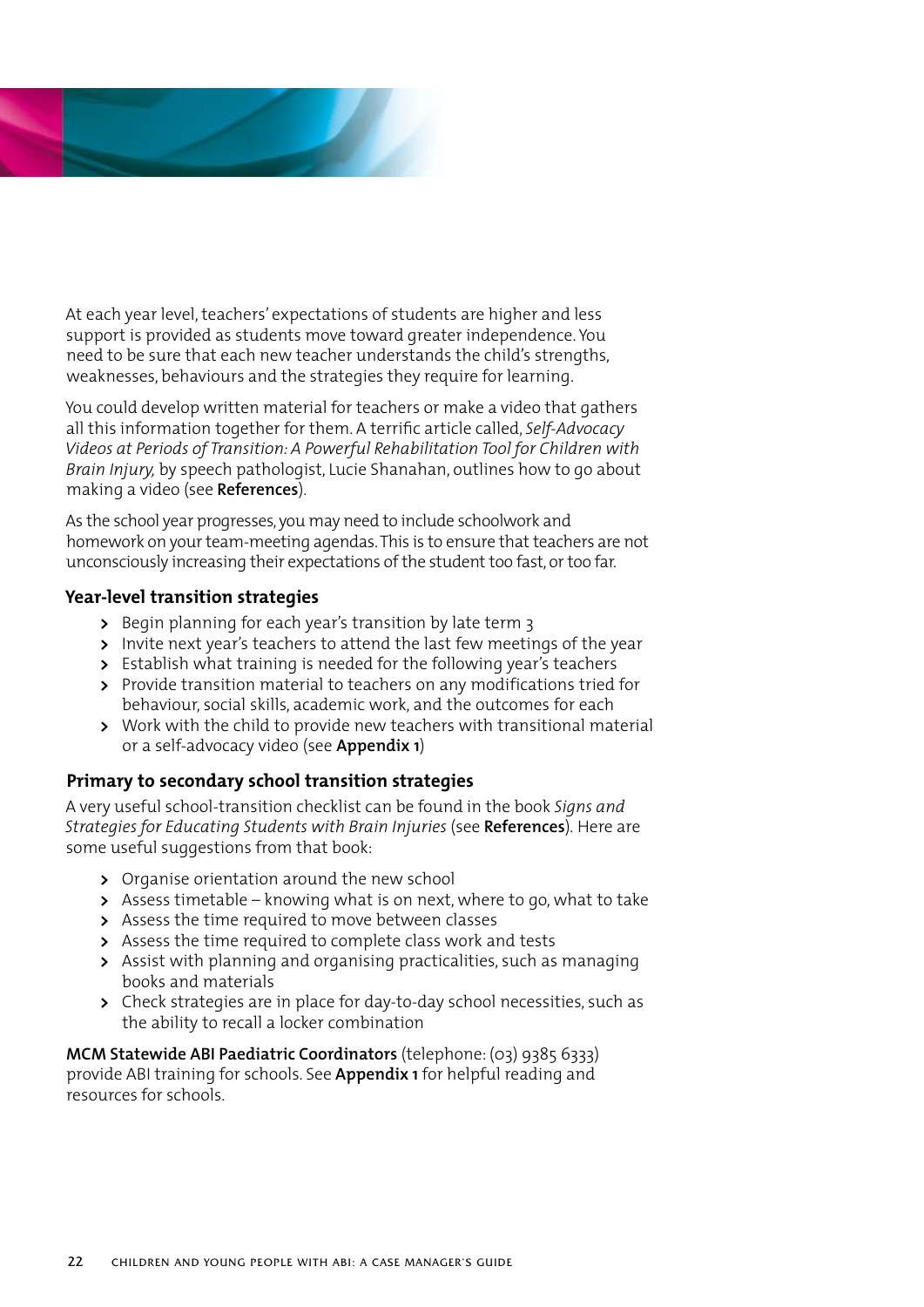"One of their biggest challenges is to learn how to manage large chunks of unstructured time…"

#### <span id="page-22-0"></span>**Transitions to further education and work**

Leaving the routine and support network of the school community to take up further education or work can be like stepping onto another planet for young people with ABI. They leave behind teachers who understand them and work well with them, and they have to find new supports in their work or study environments.

Children and young people with ABI function best in a structured environment, but no study institute or workplace runs like clockwork. One of their big challenges then, is to learn how to manage large chunks of unstructured time.

You can begin planning this transition as early as Year 9. The first step is to determine what the young person is aiming for once they leave school, and to develop short and long-term goals to get them there.

The move away from school can also have dramatic implications for the young person's social networks. Suddenly they go from seeing friends every day, to having to plan and organise social catch-ups. In the final years of school, it is wise to begin working with the child and family on what is needed to ensure that a range of social interactions occur outside school.

#### **Transition from school strategies**

- **>** Short courses to increase skills in specific areas
- **>** Further study at either university or TAFE (see **["Year-level transitions"](#page-20-0)** and **["Primary to secondary school transition"](#page-21-0)** checklists)
- **>** Full-time or part-time work (paid or volunteer)
- **>** Joining an employment agency to seek appropriate work
- **>** Learning independence and social skills
- **>** Plan and implement the supports necessary to help the young person build a good social life

#### **Transition to work strategies**

- **>** Establish what information the employer needs
- **>** Identify any modifications needed to complete work
- **>** Consider the physical and cognitive effects of ABI when planning hours and frequency of work, such as levels of fatigue
- **>** Establish a work plan, including expectations for the amount of work to be done and time needed to complete it
- **>** Set up appropriate information and training for work colleagues or supervisors
- **>** Set up a workplace assessment by an occupational therapist
- **>** Discuss long-term goals with the young person and set out what skills are required to achieve these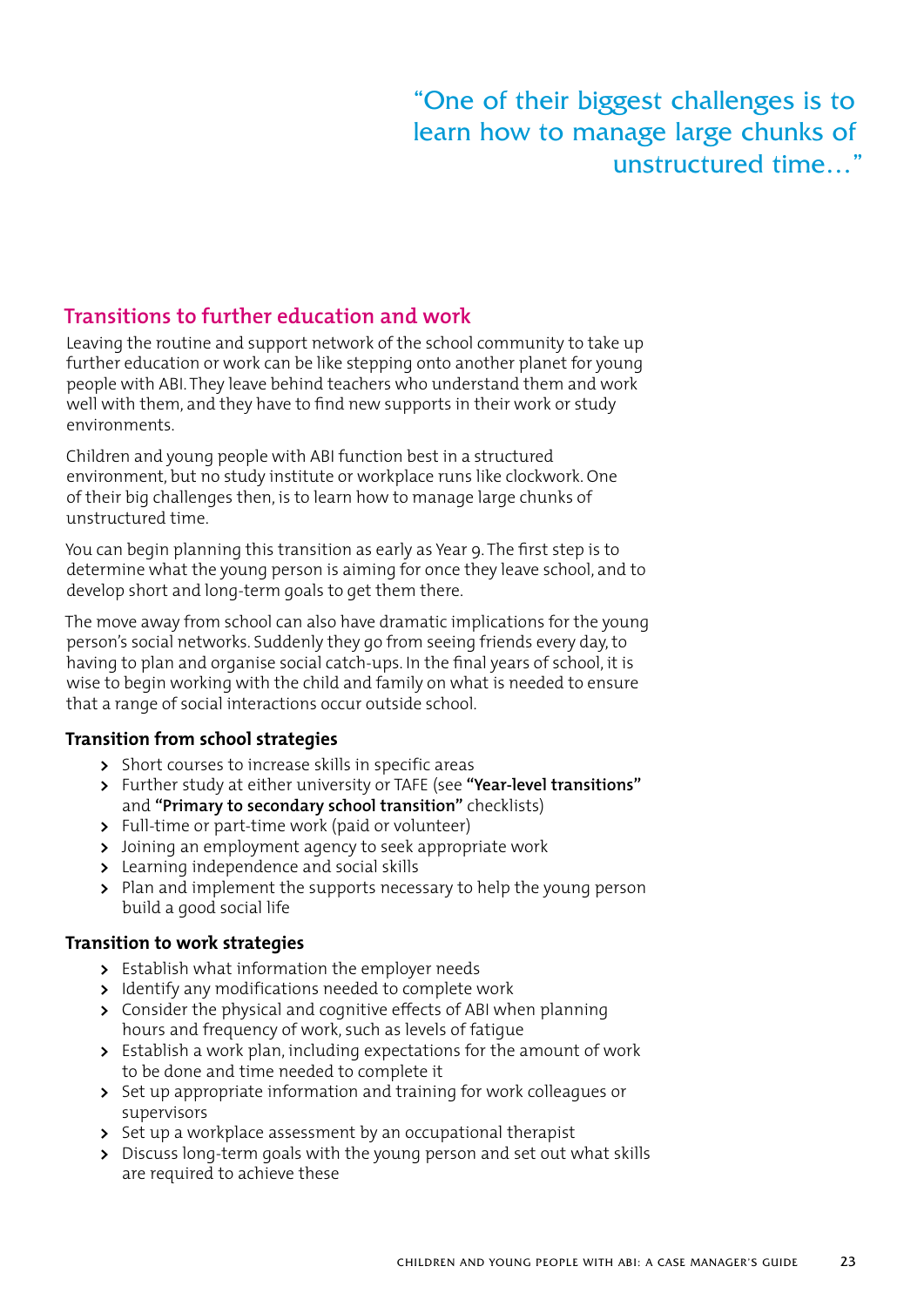<span id="page-23-0"></span>

## Funding, support and information

ABI services and funding in Victoria are mostly geared toward people over 18 years of age and it can be difficult trying to find the right resources for younger people. Children are able to access generalist disability funding programs, however. The following organisations can help you with funding, support and information for young people and/or children with ABI.

#### **Disability Intake and Response Service** (free-call: 1800 783 783)

The Disability Intake and Response Service is part of the Department of Human Services. You can obtain information about generalist disability funding programs for children here. The service also provides specific casemanagement and funding packages for children and young people. These include Early Choices for younger children and Making a Difference or Linkages packages for school-aged children. Call the service for more information about eligibility and to put your name on the Disability Services Register.

#### **Melbourne Citymission (MCM) Statewide ABI Paediatric Coordinators**  219 Brunswick Rd, Brunswick, 3056 (telephone: (03) 9385 6333)

MCM Statewide ABI Paediatric Coordinators provide services for people working with children and young people with ABI in Victoria. Services include: distributing information about children and young people with ABI, general training for workplaces or groups, mentoring support for workers, provision of resources, assisting workers to identify suitable services, funding packages, behaviour-management education and training, and attendance at meetings where a child's case will be discussed.

#### **Association for Children with a Disability**

#### 590 Orrong Road, Armadale, 3143

(telephone: (03) 9500 1232 or toll-free: 1800 654 013)

#### website: [www.acd.org.au](http://www.acd.org.au)

The association provides information, advocacy and support to families of children with a disability. It offers a range of publications, a directory and a website with resources. Two booklets you may find helpful are *Through the Maze* and *Helping You and Your Family*. These can be obtained by calling the association or by downloading the booklets from its website: [http://www.acd.](http://www.acd.org.au/information/help.htm) [org.au/information/help.htm](http://www.acd.org.au/information/help.htm)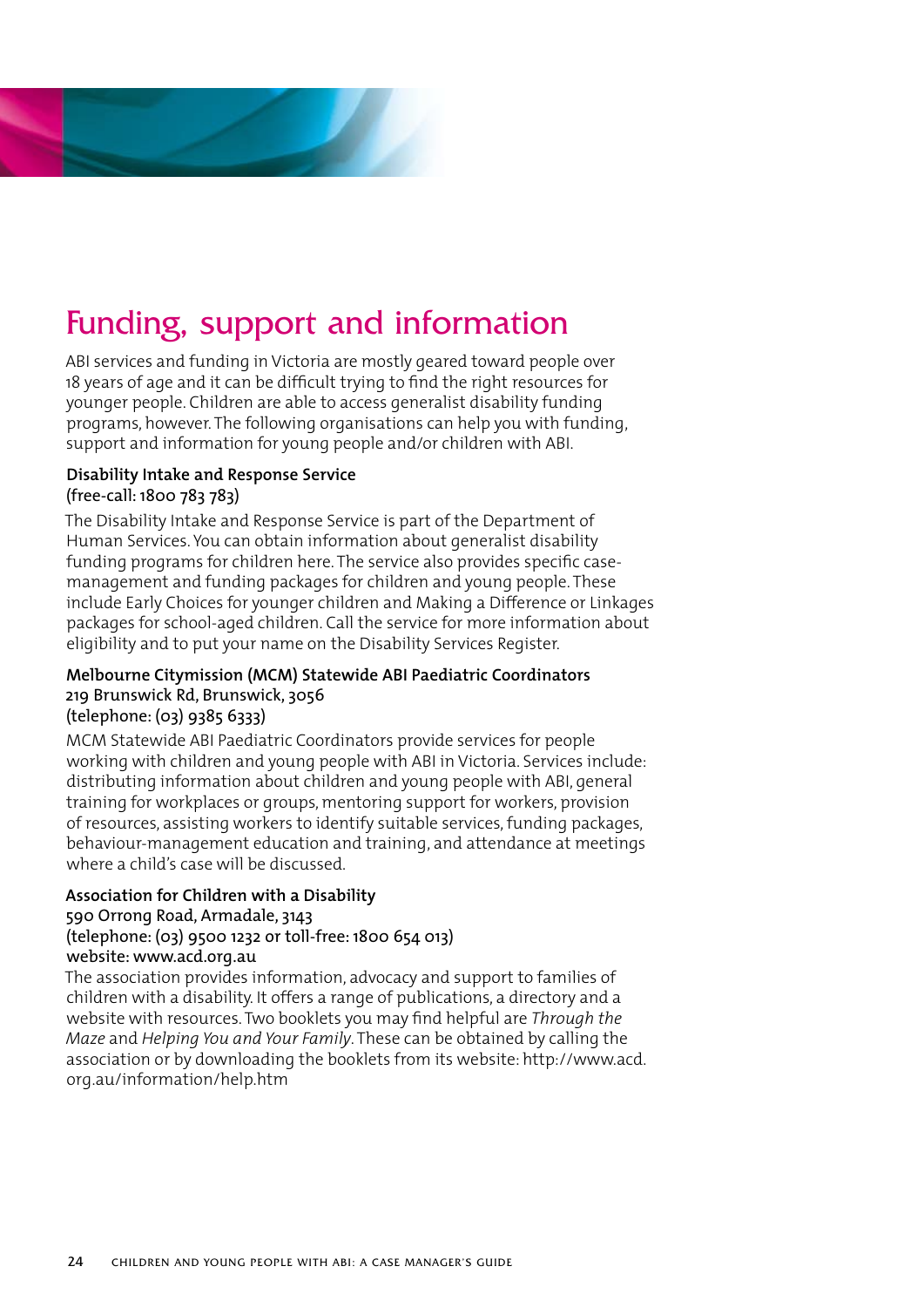"It is up to the case manager to make school-appointed therapists aware of the child's specific ABI issues…"

#### **The Bouverie Centre, ABI specialist team**

50 Flemington St, Flemington, 3031

(telephone: (03) 9376 9844)

email: [bouverie.centre@latrobe.edu.au](mailto:bouverie.centre@latrobe.edu.au)

The Bouverie Centre provides state-wide, specialist services to families and professionals dealing with ABI, such as counselling for families, consultation and training services for professionals and research on family adjustment to ABI.

#### **Brain***Link*

The Nerve Centre,

54 Railway Rd, Blackburn, 3130

(telephone: (03) 9845 2950 or free-call: 1800 677 579)

website: <http://www.brainlink.org.au/>

Brain*Link* is a state-wide service dedicated to improving the quality of life of people affected by brain conditions by providing information and support to those affected and their families. Brain*Link* has a library that offers books, articles and videos about children and young people with ABI and their families. The library is happy to make copies for a small fee.

#### **Rehabilitation**

Many children and young people with ABI require rehabilitation when they rejoin the community. **The Victorian Paediatric Rehabilitation Service** (telephone: (03) 9345 5522) at the Royal Children's Hospital offers inpatient and outpatient services. Access to community-based, generic, rehabilitation services can also be obtained from local community health centres in some areas. Contact yours for more information. Alternatively, there are also some fee-forservice paediatric ABI rehabilitation services. Call **MCM Statewide ABI Paediatric Coordinators** for details regarding services (telephone: (03) 9385 6333).

#### **ABI support in rural and regional areas**

In each rural Department of Human Services region, there is an ABI Information Training and Secondary Consultation (ITASC) worker who will have information about ABI case-management options and what ABI-specific funding is available. Different regions have different age criteria to access funding and case management. **Brain***Link* can put you in touch with your regional ITASC worker, or call **MCM Statewide ABI Paediatric Coordinators** (telephone: (03) 9385 6333) to discuss what funding may be available.

#### **School support**

The Department of Education and Training provides some generic therapy through schools, such as speech therapy. Schools can organise these services, but it is up to the case manager to make school-appointed therapists aware of the child's specific issues. The therapist may not have experience working with children who have ABI. **MCM Statewide ABI Paediatric Coordinators** (telephone: (03) 9385 6333) can provide mentoring to allied health services such as these.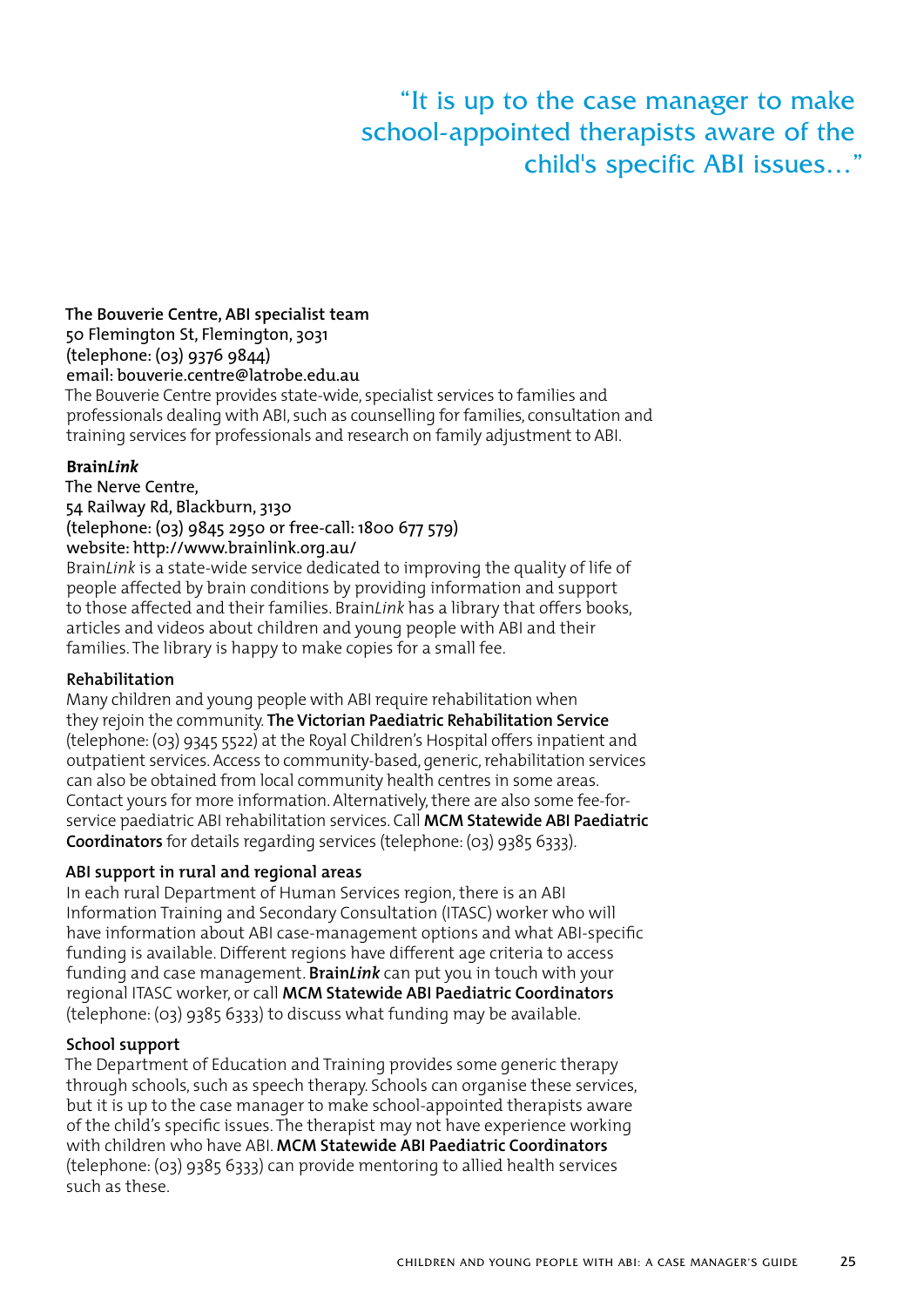

#### **Program for Students with Disabilities (PSDI)**

The Department of Education and Training has the Program for Students with Disabilities and Impairment (PSDI), which has six categories of disability funding, however students with ABI have difficulty fitting into any of these categories to apply. For more information on PSDI programs and criteria, download the PSDI handbook from the PSDI website: [www.sofweb.vic.edu.au/](http://www.sofweb.vic.edu.au/wellbeing/disabil/index.htm) [wellbeing/disabil/index.htm](http://www.sofweb.vic.edu.au/wellbeing/disabil/index.htm)

#### **MCM Statewide ABI Paediatric Coordinators**

(telephone: (03) 9385 6333) can also chat with you or the school about PSDI applications. If the child is involved with the Royal Children's Hospital, you may also discuss your PSDI application with the hospital's **Education Institute** (telephone: (03) 9322 5100).

#### **Futures for Young Adults**

If a child or young person with ABI receives PSDI funding, they are also eligible for the Futures for Young Adults (FFYA) program when they reach 18. FFYA offers assistance and advice to young people seeking options after secondary school.

For more information on FFYA, visit [www.dhs.vic.gov.au](http://www.dhs.vic.gov.au), and from the left-hand menu, go to Disability, go to Disability Services Division, go to Supports for People, go to Being Part of My Community, and scroll down to the hyperlink, Futures for Young Adults. Otherwise, call your local **Disability Intake and Response Team** (free-call: 1800 783 783).

#### **Brokerage funding**

 If PSDI funding is not approved, there are several other avenues to pursue. You can call the **MCM Statewide ABI Paediatric Coordinators** (telephone: (03) 9385 6333) to discuss further options.

#### **ABI-specific funding**

If you do not have brokerage funding attached to your program, you can try applying for specific ABI funding, such as the ABI Behaviour Funds. The availability and criteria for these funds varies from region to region. Discuss them with your rural, ABI ITASC worker. Call **Brain***Link* (free-call: 1800 677 579) to locate one, or for metro regions, call **MCM Statewide ABI Paediatric Coordinators** (telephone: (03) 9385 6333).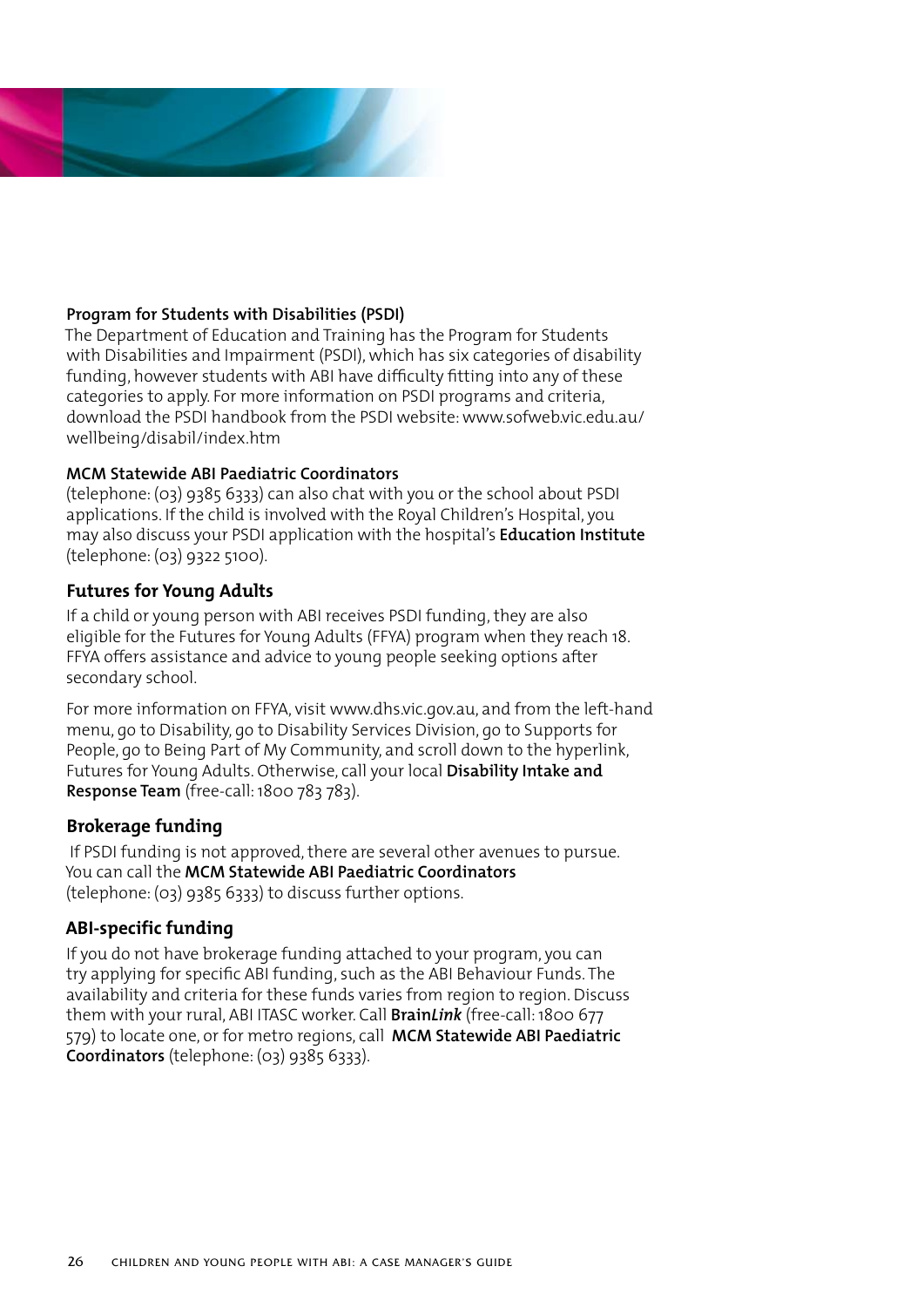<span id="page-26-0"></span>"With your help, encouragement and expertise, life after ABI can be not only manageable, but enjoyable once more…"

## Golden rules for case managers

Your role is large and complex but it is appreciated enormously by those children, young people and families who come under your care. We know, from the feedback we receive, that efficient case management makes the difference between families who struggle with ABI and families who learn to adjust, and even grow, throughout the experience.

With your help, encouragement and professional expertise, life after ABI can be not only manageable, but enjoyable once more.

- **>** Learn as much as you can about ABI do not hesitate to contact information services such as Brain*Link*, or MCM Statewide ABI Paediatric Coordinators
- **>** Be flexible every child is different
- **>** Be aware that difficulties are likely to be greatest at times of change
- **>** Don't expect to "fix" problems work with the child and their family to find the best way to work around them
- **>** Support parents' decisions work with them
- **>** Involve teachers, visiting teachers, parents and rehabilitation personnel in the management team as much as possible
- **>** Work with others to develop individual learning programs for the child, concentrating on their strengths and abilities to further develop them
- **>** Be supportive of families, yet mindful of overloading them with commitments
- **>** Understand that most children with ABI may have to live their lives differently to other children, but they can still lead very happy lives
- **>** Understand that rehabilitation and therapy can be a great strain and drain on children and families experiencing ABI – they need to let loose and laugh too!

Source: Adapted from "Acquired Brain Injury Managing Cognitive Impairments – an Introduction for Teachers", Ballarat Health Services ABI Clinic, with additional information from mothers of children with ABI.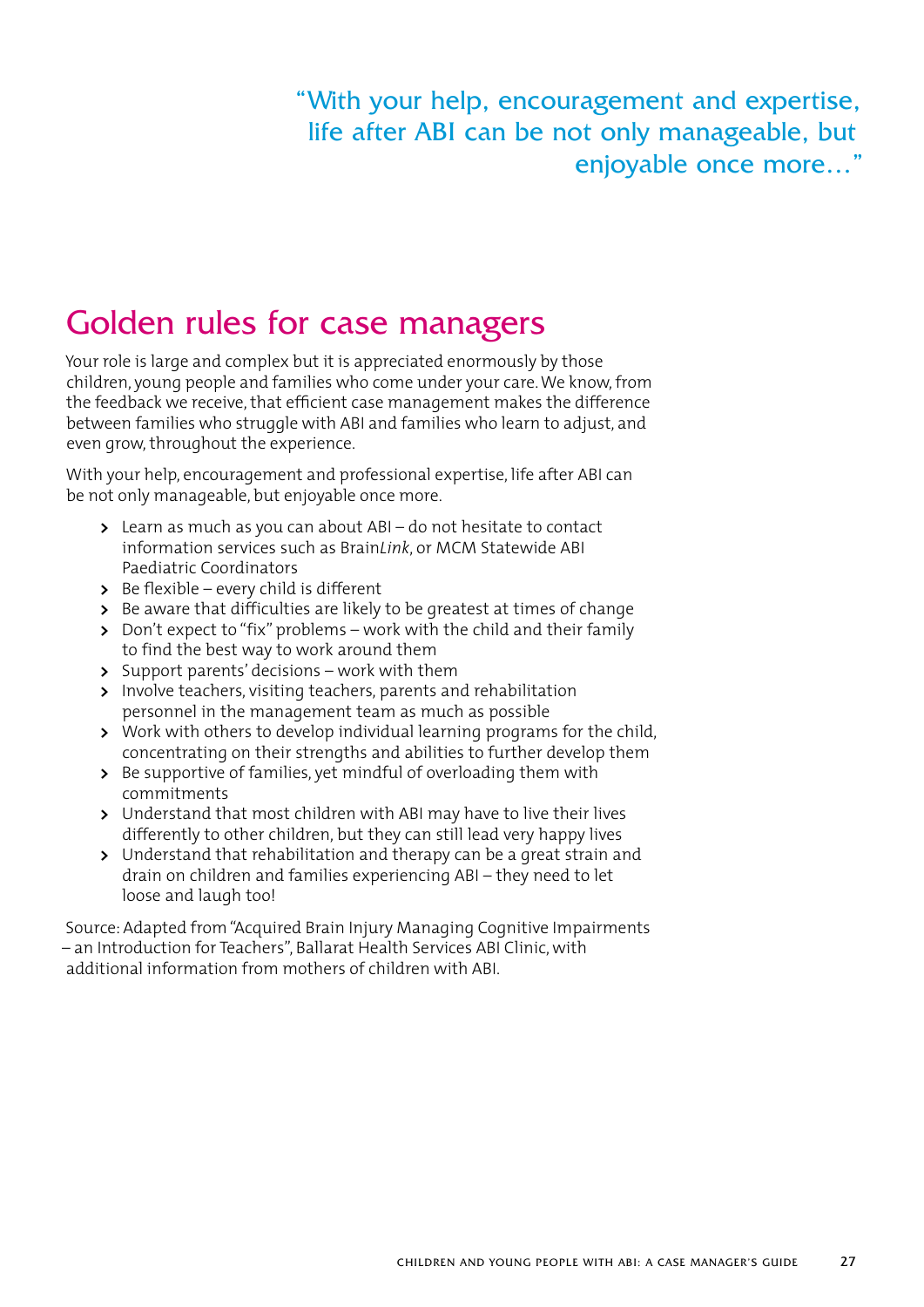<span id="page-27-0"></span>

## Appendix 1: Reading and resources

#### **Parents' Guide to Growing up with ABI**

This free booklet for parents contains great, easy-to-read information on paediatric ABI.

For hard copies, contact **Brain***Link* (telephone: (03) 9845 2950 or free-call: 1800 677 579 or email: [admin@brainlink.org.au](mailto:admin@brainlink.org.au)). To download copies, visit website:<http://www.brainlink.org.au/abi/home.html>

#### **Step By Step: A Guide for Families with Children and Adolescents with a Brain Injury**

*Step by Step* comprises a series of five booklets developed by a joint project between the Sydney Children's Hospital, Randwick, and the Children's Hospital, Westmead, in NSW. The booklets (*Introduction to Rehabilitation Team*; *The Early Stages of Brain Injury*; *Medical Issues*; *Emotion and Behaviour*; *Young People*) explain the roles of different professionals involved in the early stages of paediatric ABI. To download, visit: [http://www.maa.nsw.gov.au/,](http://www.maa.nsw.gov.au/) go to Injury Management, go to Guides for Injured People.

#### **Getting the Best from Your Health Care Team**

This four-page fact sheet gives a brief description of the roles of health-care professionals who deal with ABI and tips on how to communicate effectively with them. Hard copies are available free from **Brain***Link* (telephone: (03) 9845 2950 or free-call: 1800 677 579) or can be downloaded from the website: [http://www.brainlink.org.au/abi/home.html](www.acd.org.au/siblings)

#### **Why Did it Have to Happen to My Family?**

This excellent, interactive CD-ROM for children and teenagers provides information on how to cope with brain injury in the family. You can borrow it from the **Brain***Link* library (telephone: (03) 9845 2950 or free-call: 1800 677 579), or purchase a copy from the **Hunter Brain Injury Service (**\$27.50, includes postage) by calling (telephone: (02) 4929 3100) or writing to P.O. Box 337, The Junction, 2291, NSW.

#### **Changed Lives Brain Injury Information Kit**

This booklet discusses how ABI impacts a life from the time of the accident or illness through to hospitalisation, rehabilitation and a person's reintegration into the community. It also has a great list of resources. Hard copies are available free from **Brain***Link* (telephone: (03) 9845 2950 or free-call: 1800 677 579), or it can be downloaded from the website: <http://www.brainlink.org.au/abi/home.html>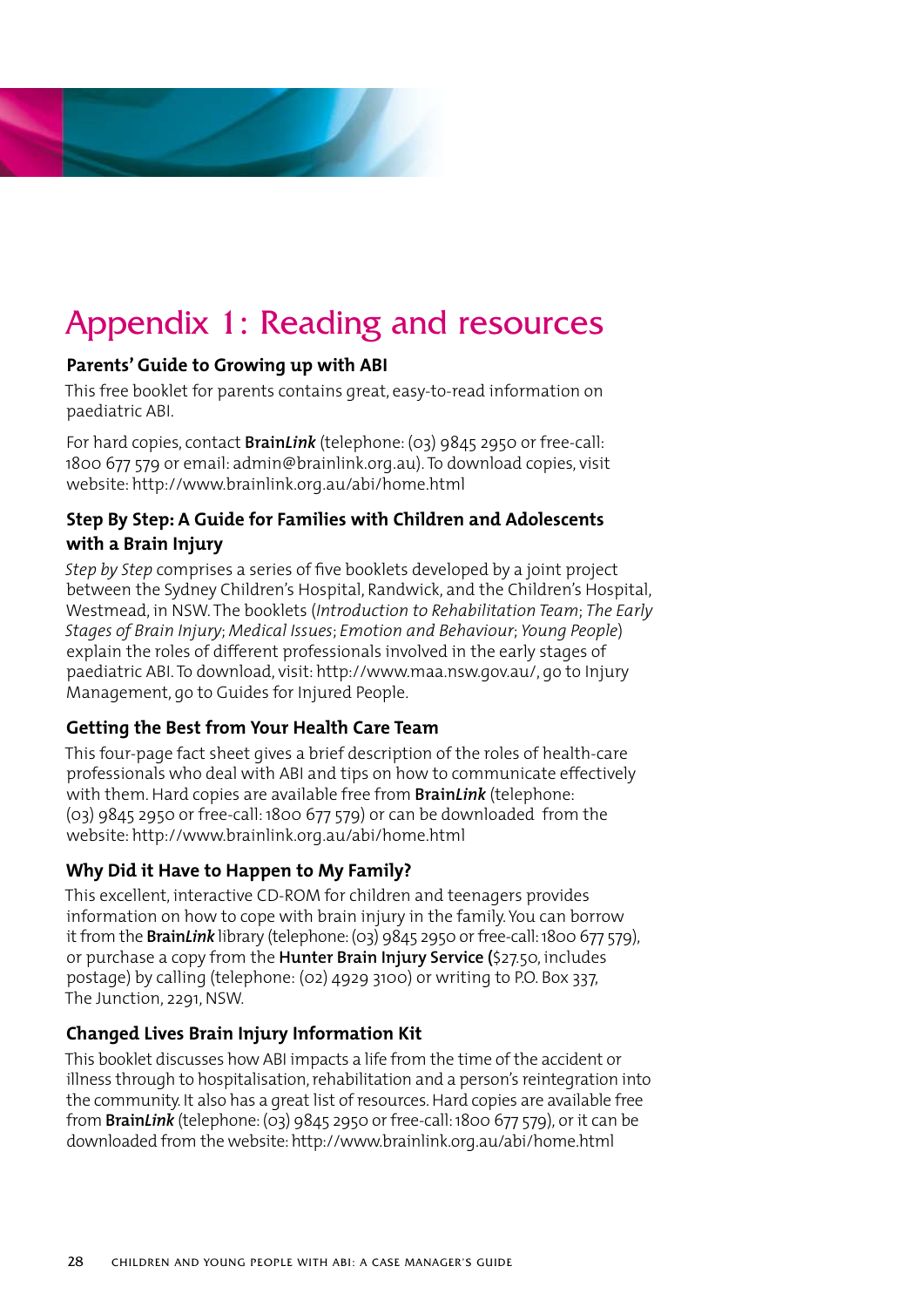## "You can make self-advocacy videos for teachers about the specific needs of a student during periods of transition…"

#### **Your Guide to Managing Behaviour After ABI**

This booklet discusses in detail possible behaviour changes in people with ABI and some management strategies. It is very useful for families, schools, healthcare professionals and people with ABI. Hard copies are available free from **Brain***Link* (telephone: (03) 9845 2950 or free-call: 1800 677 579).

#### **"Educating Educators about ABI"**

This document is highly recommended for schools. It includes information on ABI from a developmental perspective and general techniques for working with individuals with ABI. It is a large document to download, however: <http://www.abieducation.com/>

#### **"Self-advocacy Videos at Periods of Transition"**

This article by speech pathologist, Lucie Shanahan, discusses how to make a video for teachers about the specific needs of a student with ABI. Hard copies of the article are available free from **Brain***Link* (telephone: (03) 9845 2950 or free-call: 1800 677 579).

#### **Signs and Strategies for Educating Students with Brain Injuries**

This book by M. Lash, G. Wolcott, and S. Pearson, published by Lash and Associates Publishing/Training Inc, 2005, North Carolina, USA, provides easyto-use strategies and worksheets for working with students, especially during their times of transition. To borrow it, call the **Brain***Link* library (telephone: (03) 9845 2950 or free-call: 1800 677 579).

#### **The Student with a Brain Injury: Reintegration, Assessment and Strategies for Mainstream Teachers**

This manual was developed in 1993 by Bogan, Hartely and Ryan and includes an easy-to-read table on page 37: "Understanding and Meeting the Classroom Need of the Brain-Injured Student". Hard copies are available from the **Brain***Link* library (telephone: (03) 9845 2950 or free-call: 1800 677 579)**.**

#### **Paediatric ABI Fact Packs**

The Southwest Brain Injury Rehabilitation Service, Albury, NSW, has developed a terrific set of Fact Packs on paediatric ABI suitable for everyone from parents and siblings to school teachers and integration aides. Booklet titles include: *Behaviour*; *Graphic Organiser*; *Helping Your Child Study*; *Parents' Pack*; *Senior Students*; *Siblings*; *Study Skills for Students*; *Talking with Your Child*; *Aides and Teachers*. It costs \$20 per booklet, including postage, with discounts for purchases of five or more booklets. Hard copies are available from the **Southwest Brain Injury Rehabilitation Service** (telephone: (02) 6041 9902 or fax (02) 6041 9928) or email: [swbirs@swsahs.nsw.gov.au](mailto:swbirs@swsahs.nsw.gov.au)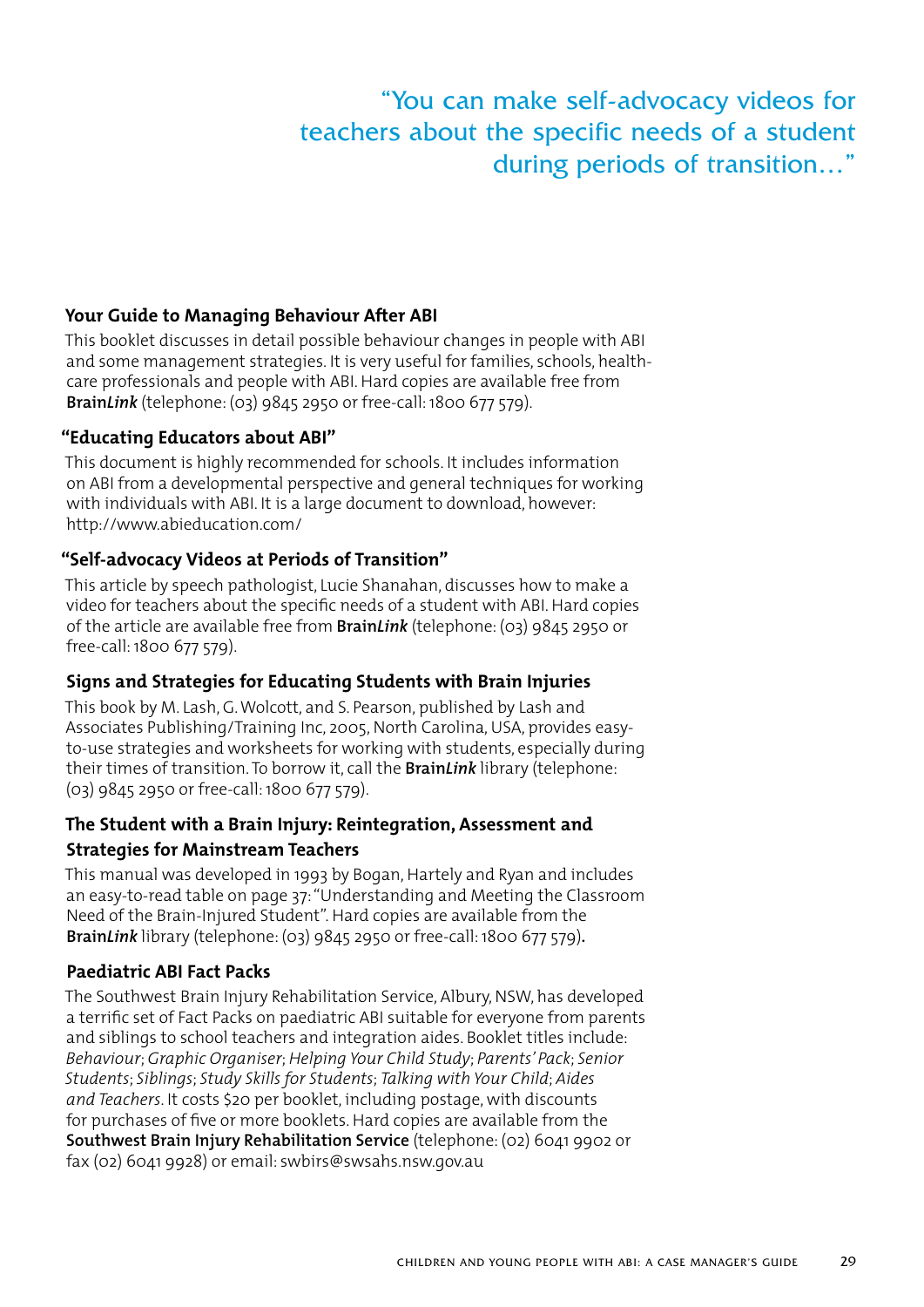

#### **A Hit on the Head and Where it Led**

This picture book explains what happens to a little boy after hitting his head and is ideal for explaining ABI to children. You can borrow it from the **Brain***Link* library (telephone: (03) 9845 2950 or free-call: 1800 677 579) or purchase it from [www.early-reading.com](http://www.early-reading.com) (\$15, including postage and handling) or download it from the **Motor Accident Authority** website: <http://www.maa.nsw.gov.au/>go to Injury Management, go to Guides for Injured People.

#### **Program for Students with Disabilities and Impairment (PSDI) 2006 Handbook**

This handbook has information on the PSDI program and how to apply for funding from the Department of Education and Training. To download it, visit: <http://www.sofweb.vic.edu.au/wellbeing/disabil/index.htm>

#### **YMCA Heads Together Camp**

This camp is for families who have a child with ABI and offers a great opportunity for parents, siblings, and children and young people with ABI to mix with others in the same situation. Contact **MCM Statewide ABI Paediatric Coordinators** (telephone: (03) 9385 6333) to find out about the next camp.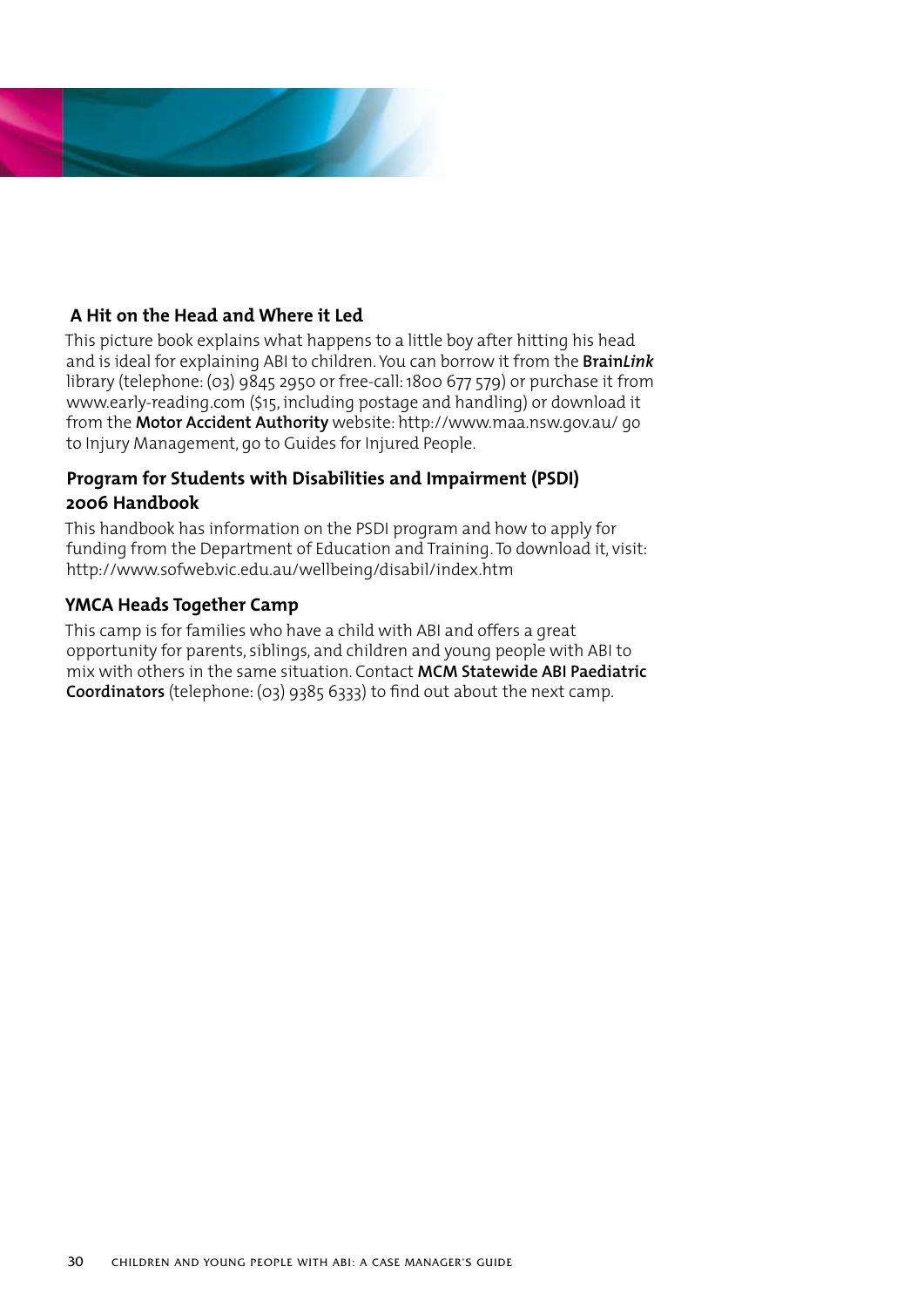## <span id="page-30-0"></span>Appendix 2: Impact of ABI on developmental stages

| Age       | Normal developmental expectations                                                                                                                                                                                                                                                                                                           | Possible impact of ABI                                                                                                                                                                                                                                                        |
|-----------|---------------------------------------------------------------------------------------------------------------------------------------------------------------------------------------------------------------------------------------------------------------------------------------------------------------------------------------------|-------------------------------------------------------------------------------------------------------------------------------------------------------------------------------------------------------------------------------------------------------------------------------|
| $O-2$     | Reflexive grasping to manipulating a crayon<br>≻<br>Develops basic vocabulary and rudimentary<br>$\blacktriangleright$<br>sentence structure                                                                                                                                                                                                | > Poor coordination of limbs<br>Disruption in all phases of development:<br>$\blacktriangleright$<br>motor, physical, emotional, social,<br>communications<br>Lack of precision with fine motor skills<br>$\blacktriangleright$<br>Limits in receptive language<br>≻          |
| $3 - 5$   | Puts things into serial order<br>$\rightarrow$<br>Formation of basic, appropriate social<br>$\rightarrow$<br>interactions<br>Control over some emotional and<br>$\blacktriangleright$<br>behavioural expressions<br>Some problem-solving skills emerge<br>▸<br>Ability to learn is accelerated during<br>$\blacktriangleright$<br>this time | May not play well with others<br>≻<br>Expressive language may remain very<br>≻<br>limited<br>Difficulty learning how to handle own<br>≻<br>emotions<br>Long-term capacity for learning can be<br>≻<br>impaired as brain has not developed<br>adequate compensatory strategies |
| $6 - 9$   | Development of self awareness begins<br>▸<br>and impact of one's actions on others is<br>recognised<br>Awareness of visual-spatial features and<br>$\rightarrow$<br>relationships                                                                                                                                                           | Difficulties in impulse control may present<br>≻<br>as distractibility<br>Difficulties with behaviour management<br>$\blacktriangleright$                                                                                                                                     |
| $10 - 15$ | Visual and auditory areas of the brain take<br>$\blacktriangleright$<br>the lead<br>More emphasis placed on using things like<br>$\rightarrow$<br>memory, problem-solving, sequencing and<br>judgement<br>Begin to learn appropriate social interaction<br>≻<br>with peers of opposite sex                                                  | Inappropriate social interactions<br>≻<br>Difficulties with time management,<br>≻<br>attention, judgement, initiation<br>Low self esteem<br>$\blacktriangleright$                                                                                                             |
| $16 - 25$ | Application of formal cognitive thought<br>≻<br>Flexibility in cognitive thought<br>▸<br>Frontal lobe development is completed<br>ゝ                                                                                                                                                                                                         | Apparent lack of interest<br>$\blacktriangleright$<br>Lack of attention to detail<br>$\blacktriangleright$<br>Limited emotional control<br>ゝ                                                                                                                                  |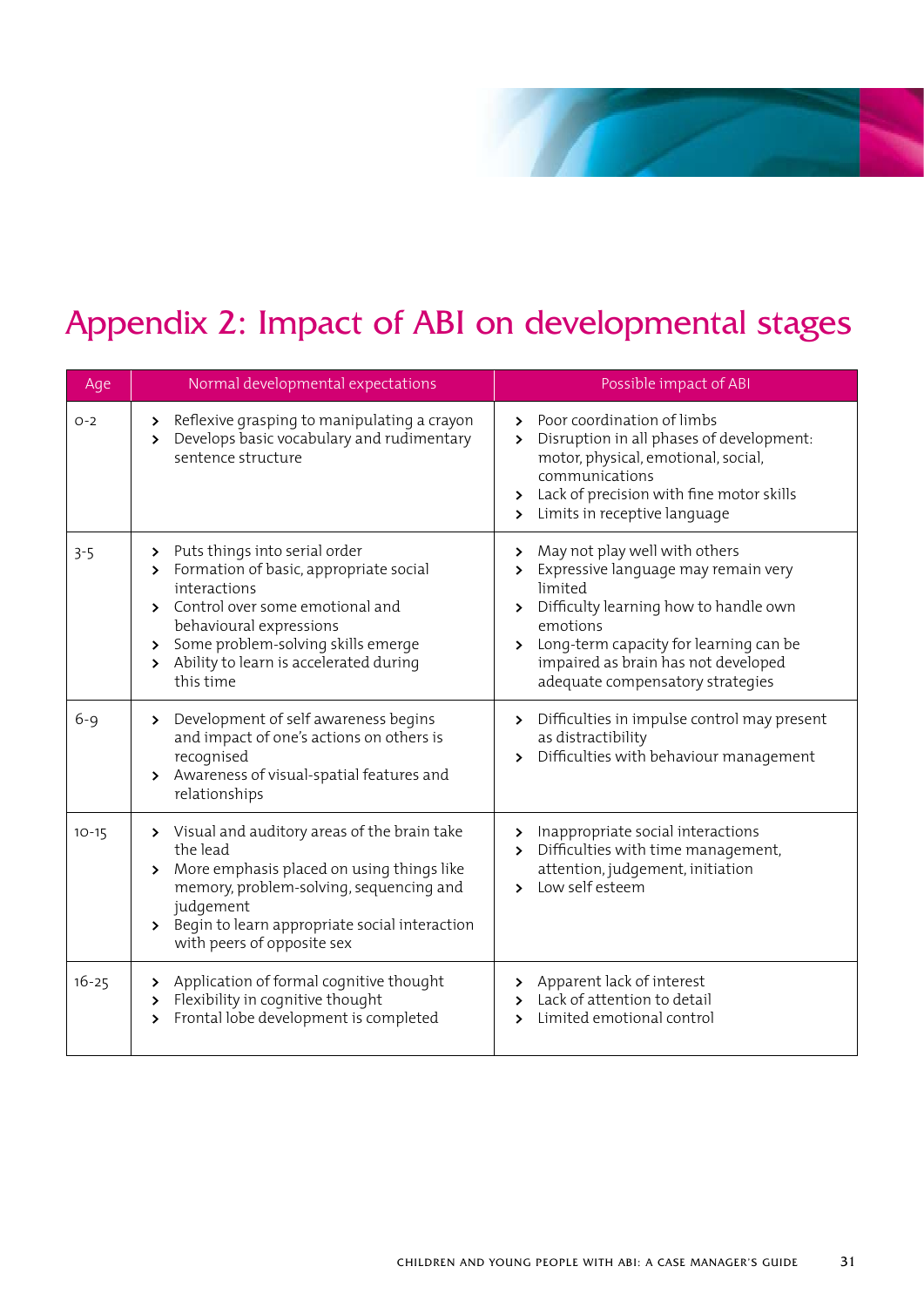<span id="page-31-0"></span>

## Appendix 3: ABI in the classroom

| <b>Cognitive process</b>    | <b>Effect after ABI</b>                                                                                                                                                                                                      | Possible classroom behaviours                                                                                                                                                                                                                                                                  |
|-----------------------------|------------------------------------------------------------------------------------------------------------------------------------------------------------------------------------------------------------------------------|------------------------------------------------------------------------------------------------------------------------------------------------------------------------------------------------------------------------------------------------------------------------------------------------|
| Attention                   | Unable to sustain or<br>$\blacktriangleright$<br>maintain attention to<br>complete tasks or activities                                                                                                                       | Fussing with books, papers, pencils<br>≻<br>Looking out the window<br>ゝ<br>Bothering a neighbour<br>ゝ<br>Day-dreaming<br>ゝ<br>Moving about the classroom<br>≻<br>Calling for teacher's attention about unrelated<br>≻<br>matters                                                               |
| Delayed<br>Processing Speed | Much slower to respond to<br>$\blacktriangleright$<br>written or verbal directions,<br>questions, requests<br>Difficulty with rate,<br>$\blacktriangleright$<br>amount or complexity of<br>information presented             | Unable to formulate a response to a question/<br>$\blacktriangleright$<br>command in usual time allotted, even though<br>may know correct response/behaviour<br>Speaking out<br>ゝ<br>Throwing paper or pencil<br>ゝ<br>Stops participating<br>ゝ<br>Bolting from classroom in embarrassment<br>≻ |
| Short-Term<br>Memory        | Information is not held<br>$\mathbf{v}$<br>long enough to respond<br>to it                                                                                                                                                   | Unable to follow directions to:<br>Locate certain page in text<br>ゝ<br>Sequence several requests at once<br>≻<br>Respond to request to spontaneously change<br>≻<br>an activity                                                                                                                |
| Long-Term<br>Memory         | Information is unable<br>$\blacktriangleright$<br>to be stored for retrieval<br>when needed<br>Information that is stored<br>$\blacktriangleright$<br>cannot be accessed when<br>required                                    | Recognises memory strategies but cannot use<br>≻<br>them spontaneously<br>Vocabulary learned on one day is not recalled<br>$\blacktriangleright$<br>the next<br>Poor test-taking skills<br>≻                                                                                                   |
| Organisation                | Unable to move through<br>≻<br>day in logical manner<br>Planning for events or<br>$\blacktriangleright$<br>tasks is uneven, sporadic<br>Inability to plan how to<br>≻<br>attack a task or assign-<br>ment in a logical order | Does not recall order of the classroom day<br>≻<br>and is unprepared for class assignments or<br>locations<br>Begins an assignment but does not finish<br>≻<br>Offers to do tasks, such as collect classroom<br>≻<br>papers, but becomes lost in the details before<br>completing the task     |
| Problem-solving             | Cannot locate alternative<br>methods to solve a<br>problem<br>Disorganised in planning<br>$\blacktriangleright$<br>how to solve a problem<br>Can't sequence behaviours<br>$\blacktriangleright$<br>to resolve problem        | Insists there is no solution to a problem<br>ゝ<br>Tries to solve a problem in exactly the same<br>≻<br>way for long periods of time<br>Does not recognise suggestions from the<br>$\blacktriangleright$<br>teacher of alternative ways of working with a<br>problem                            |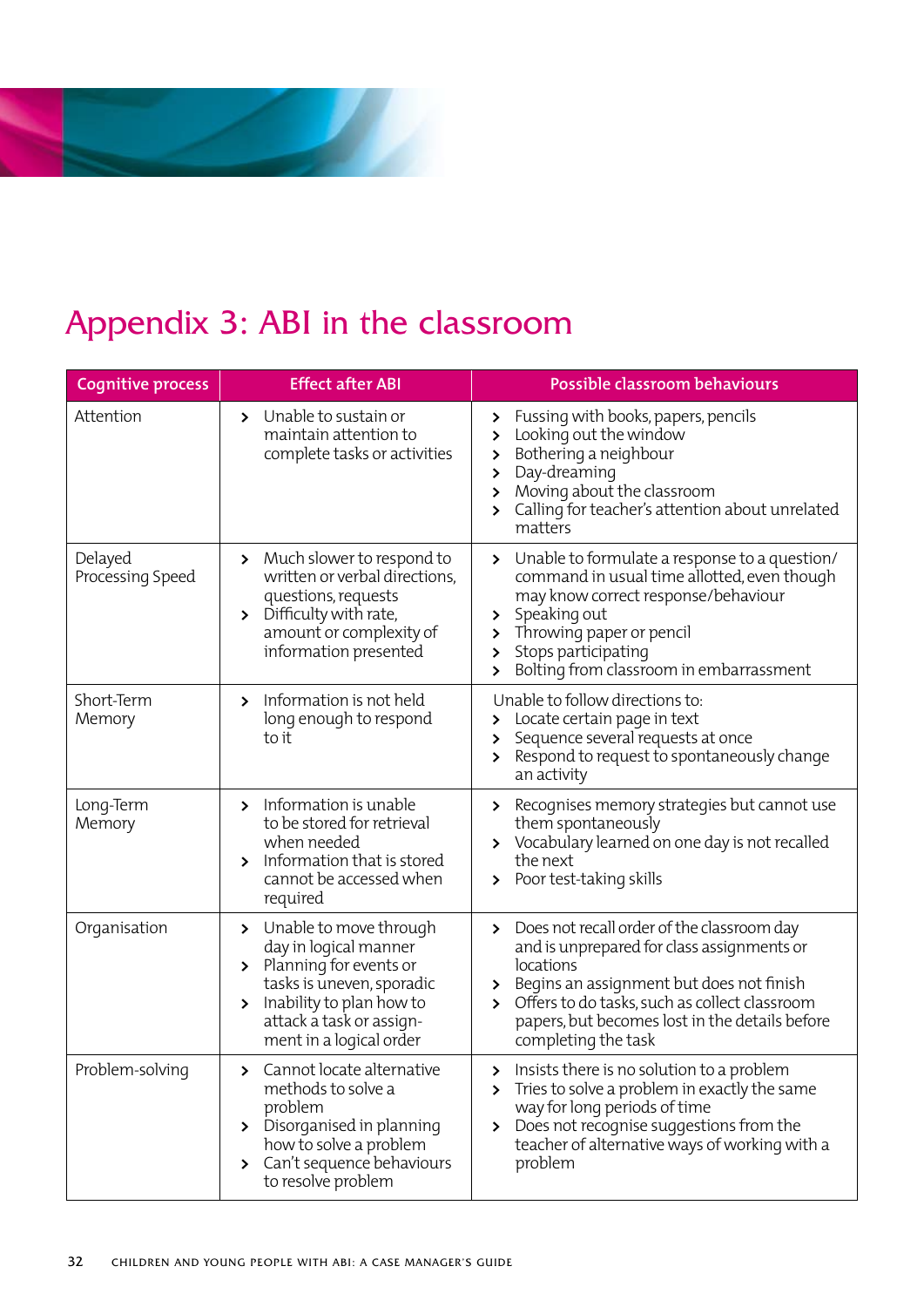

| <b>Cognitive process</b> | <b>Effect after ABI</b>                                                                                                                                                                                                                                           | Possible classroom behaviours                                                                                                                                                                                                                                                                                                                                              |
|--------------------------|-------------------------------------------------------------------------------------------------------------------------------------------------------------------------------------------------------------------------------------------------------------------|----------------------------------------------------------------------------------------------------------------------------------------------------------------------------------------------------------------------------------------------------------------------------------------------------------------------------------------------------------------------------|
| Impulsivity              | Speaks or acts out<br>$\blacktriangleright$<br>immediately without<br>evidence of "thinking<br>through" the situation                                                                                                                                             | Leaves seat to sharpen pencil when teacher is<br>$\rightarrow$<br>talking<br>Tells teacher their hair is dirty/looks bad<br>$\rightarrow$<br>Employs socially unacceptable language or<br>≻<br>gestures                                                                                                                                                                    |
| Expressive<br>Language   | Difficultly with word recall<br>≻<br>Poor organisation of<br>≻<br>conversation<br>Speaks off the topic<br>$\blacktriangleright$<br>Rambles<br>▸<br>Written work is tangential<br>$\blacktriangleright$<br>and disorganised                                        | Uses "thing", "you know" rather than the noun,<br>≻<br>adjective, verb<br>Tells long, unrelated story to the class<br>$\blacktriangleright$<br>Verbal or written explanation of a science<br>$\blacktriangleright$<br>experiment does not follow logical sequence                                                                                                          |
| Receptive<br>Language    | Poor comprehension of<br>≻<br>vocabulary<br>Inability to sequence or<br>$\mathbf{r}$<br>follow multiple directions                                                                                                                                                | Ability to understand what you tell them may<br>$\blacktriangleright$<br>be impaired, may not understand what you<br>tell them to do<br>Appears not to hear what teacher says and<br>$\rightarrow$<br>asks for multiple repeats                                                                                                                                            |
| Pragmatic<br>Language    | Difficulty with turn-taking,<br>≻<br>maintaining and breaking<br>into a conversation<br>Inability to monitor quality<br>$\sum$<br>of conversation<br>> Poor comprehension of<br>humour and puns<br>Use of socially<br>$\blacktriangleright$<br>unacceptable words | Unable to maintain adequate social space<br>$\rightarrow$<br>with other students<br>Touches the teacher to gain attention<br>≻<br>Calls out to the teacher numerous times<br>≻<br>when told to wait<br>Keeps talking when others are disinterested<br>$\rightarrow$<br>Doesn't laugh at other students' jokes<br>$\blacktriangleright$<br>Curses at teachers or peers<br>≻ |
| Executive<br>Functioning | Difficulty implementing<br>≻<br>many of the processes<br>listed above<br>May have trouble with self-<br>≻<br>regulation                                                                                                                                           | Does not recognise when homework is<br>$\blacktriangleright$<br>completed correctly, may not do same type of<br>assignment well the next day<br>> Cannot outline what behaviours were<br>successful in the classroom<br>Does not describe what problems are<br>▸<br>experienced when trying to follow directions                                                           |

Source: DePompei, "Educating Students with ABI: Strategies and Transitions" 6th World Congress on Brain Injury, 6-8 May 2005, Melbourne, Australia (see **[References](#page-33-0)**).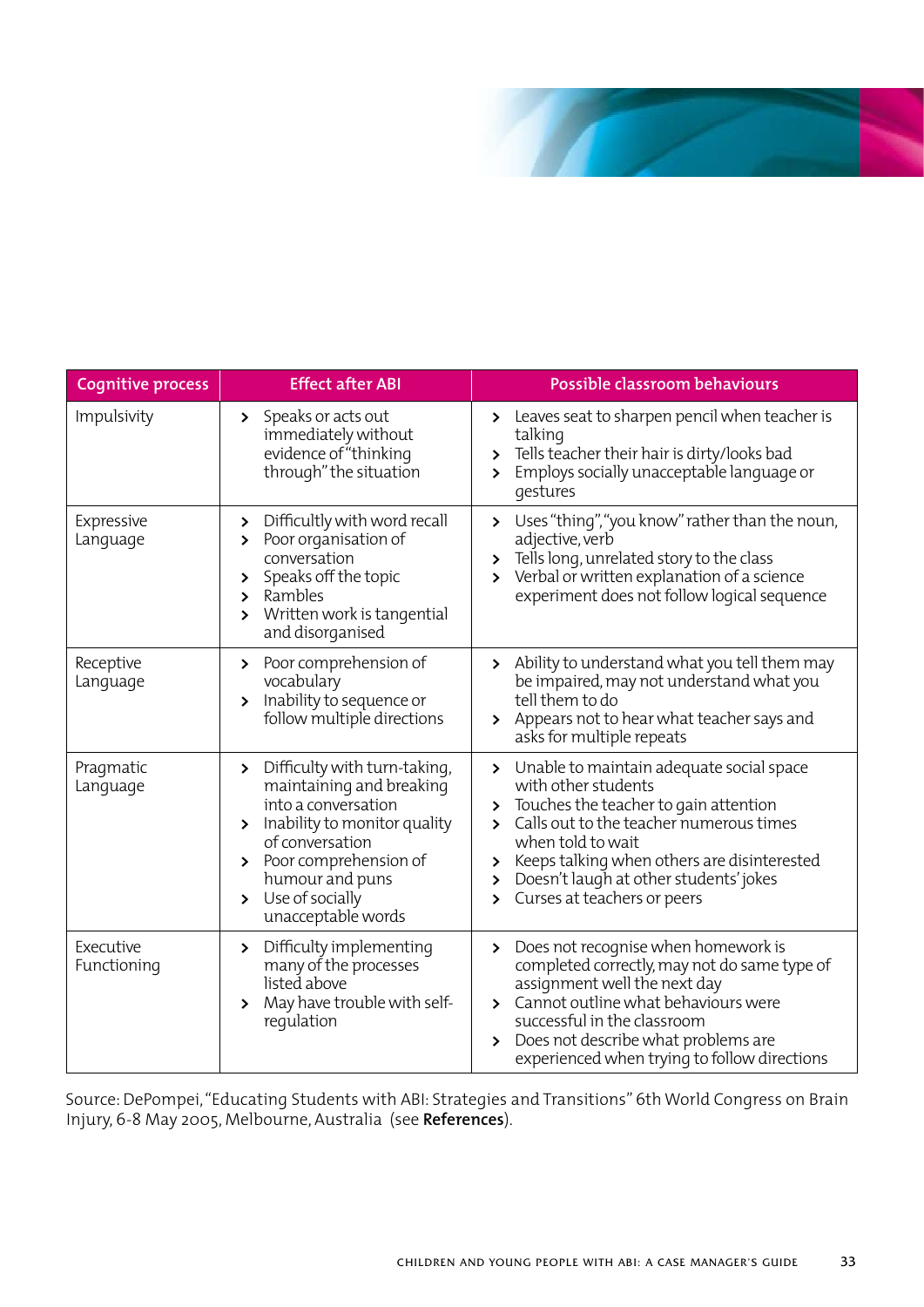<span id="page-33-0"></span>

## Appendix 4: References

Beaulieu, C.L. (2002), *Rehabilitation and Outcome Following Paediatric Traumatic Brain Injury,* Surgical Clinics of North America, Vol. 82 (2) pp. 393-408.

Department of Human Services, Disability Division, *Acquired Brain Injury Strategic Plan*, 2001.

Blosser, J.L., and DePompei R., *Paediatric Traumatic Brain Injury: Proactive Intervention*, 2nd edition, Delmar Learning, Canada, 2003.

DePompei, R., Notes from session "Educating Students with ABI: Strategies and Transitions", 6th World Congress on Brain Injury, 6-8 May 2005, Melbourne, Australia.

DePompei, R., Notes from session "If All We Have is a Hammer: In Pursuit of Promising Best Required Practice for Youths with ABI", 6th World Congress on Brain Injury, 6-8 May 2005, Melbourne, Australia.

Powell, T., *Head Injury – A Practical Guide,* Winslow Press, UK, 1994.

Lash, M., Wolcott, G., and Pearson, S., *Signs and Strategies for Educating Students with Brain Injuries*, Lash and Associates Publishing/Training Inc, North Carolina, USA, 2005.

Ylvisaker, M. and Feeney, T., *Collaborative Brain Injury Intervention: Positive, Everyday Routines*, Singular Publishing Group, San Diego, 1998.

Ylvisaker, M. et al (2001), "Educating Students with ABI: Themes and Recommendations", *The Journal of Head Trauma Rehabilitation,* Vol. 16(1): pp. 76-93.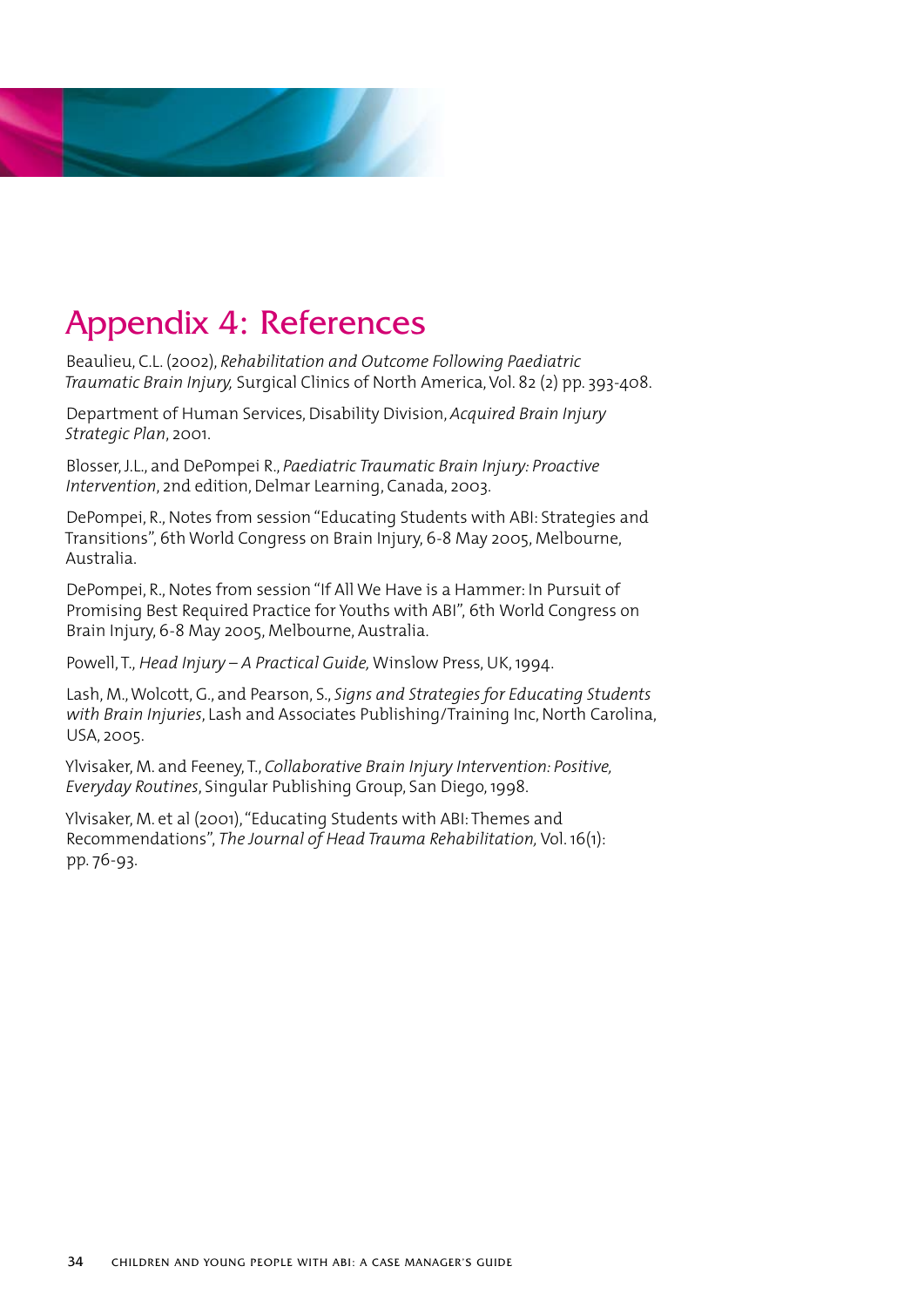

## **Notes**